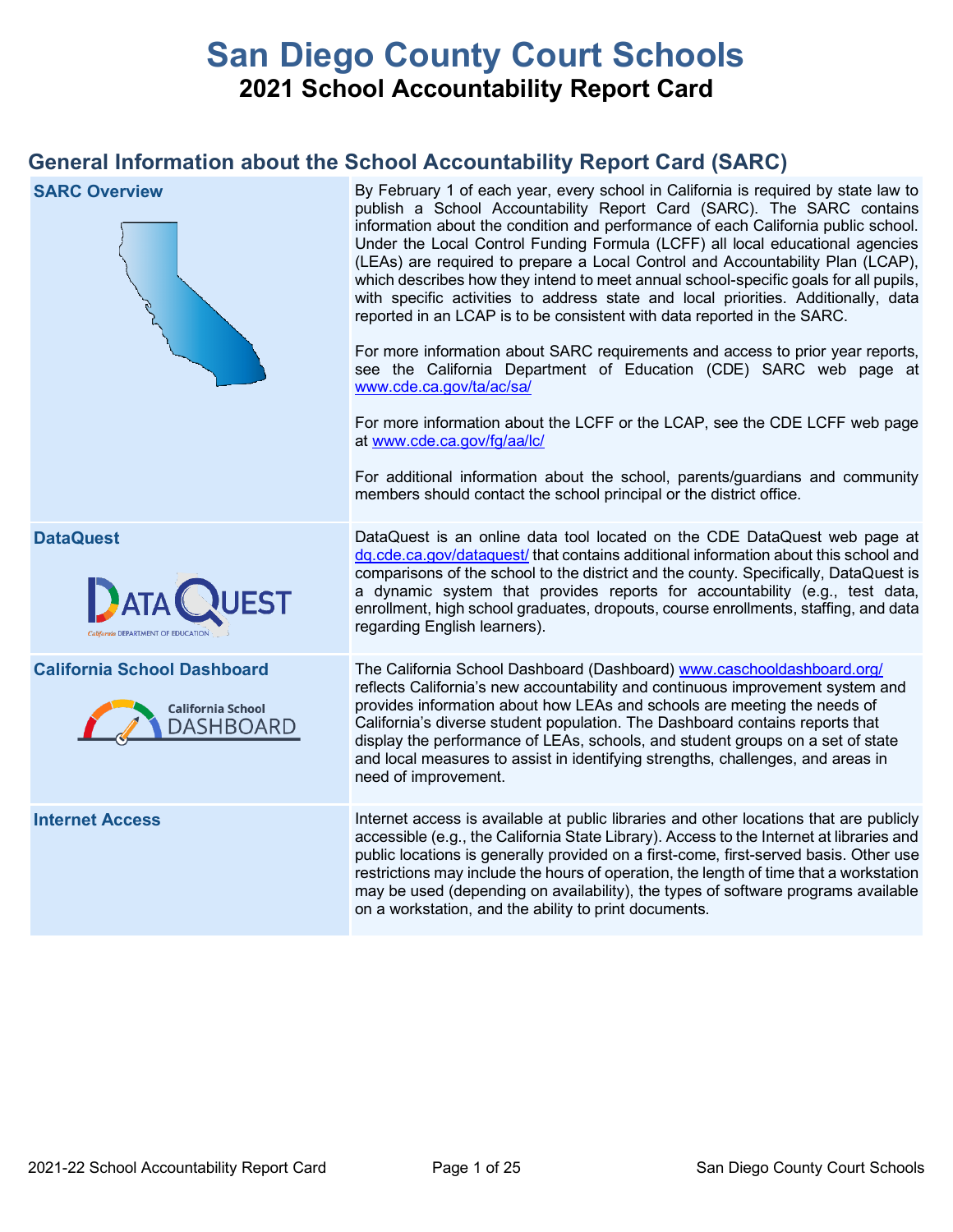## **2021-22 School Contact Information**

| <b>School Name</b>                               | San Diego County Court Schools  |  |  |  |  |  |
|--------------------------------------------------|---------------------------------|--|--|--|--|--|
| <b>Street</b>                                    | 6401 Linda Vista Road, Room 216 |  |  |  |  |  |
| City, State, Zip                                 | San Diego, CA 92111             |  |  |  |  |  |
| <b>Phone Number</b>                              | 858-290-5648                    |  |  |  |  |  |
| <b>Principal</b>                                 | Nathan Head                     |  |  |  |  |  |
| <b>Email Address</b>                             | nhead@sdcoe.net                 |  |  |  |  |  |
| <b>School Website</b>                            | sdcoe.net/jccs                  |  |  |  |  |  |
| County-District-School (CDS) Code 37103710128538 |                                 |  |  |  |  |  |

| <b>2021-22 District Contact Information</b> |                                      |  |  |  |
|---------------------------------------------|--------------------------------------|--|--|--|
| <b>District Name</b>                        | San Diego County Office of Education |  |  |  |
| <b>Phone Number</b>                         | 858-292-3500                         |  |  |  |
| Superintendent                              | Dr. Paul Gothold                     |  |  |  |
| <b>Email Address</b>                        | superintendent@sdcoe.net             |  |  |  |
| <b>District Website Address</b>             | www.sdcoe.net                        |  |  |  |

### **2021-22 School Overview**

As members of the Juvenile Court and Community Schools (JCCS), we are committed to high expectations, social justice, and equity for all students. We value diversity and strive to eradicate institutionalized racism and discrimination in all forms. Our priority is to raise achievement of all students through the elimination of the racialized opportunity gap that negatively impacts our students of color. We accomplish this through the delivery of culturally and linguistically responsive standards-driven instruction, courageous and advocacy-oriented leadership, and relevant professional learning. All JCCS community members stand personally committed and professionally accountable for the achievement of this mission.

The Juvenile Court Schools provide educational opportunities for students who are waiting upon disposition or who have been adjudicated through the San Diego County Court systems. As the Court Schools, our school name is San Diego SOAR (Success, Opportunity, Achievement, and Results) Academy. Our faculty and staff work in collaboration with the San Diego County Probation Department and other partner agencies that assist and seek to improve and strengthen the instructional programs and daily operations at both school sites. While it may be necessary for the court to adjudicate a student within a secure facility or a structured program, there remains an emphasis on education, rehabilitation, restoring relationships, within trauma-informed programs. Each program is designed to assist our students in developing discipline, values, and a work ethic that will guide them toward becoming productive citizen who is also ready for their next academic, vocational, college, or career placement.

### Facilities Overview:

Twenty-four-hour maximum-security facilities: San Diego SOAR Academy at Kearny Mesa is a co-educational facility located at the Kearny Mesa Juvenile Detention Facility. SOAR Academy at East Mesa is a secure placement for male youth located at the East Mesa Detention Facility 28 miles south of the Kearny Mesa facility. It is located in Otay Mesa and near the international border.

Twenty-four-hour minimum-security residential camp: SOAR Academy at Urban Camp is located in Kearny Mesa. It is a placement for adjudicated young men between the ages of 16 and 19. Students stay for approximately three to nine months. SOAR Academy at the Girls Rehabilitation Facility (GRF), which is part of The Urban Camp, is located adjacent to the Kearny Mesa Urban Camp for young men. It has a program for girls that is potentially four to six-month placement based on an assessment by the Probation Department.

The Court Schools operate a year-round educational program for students. There are 30 teachers who are fully certificated,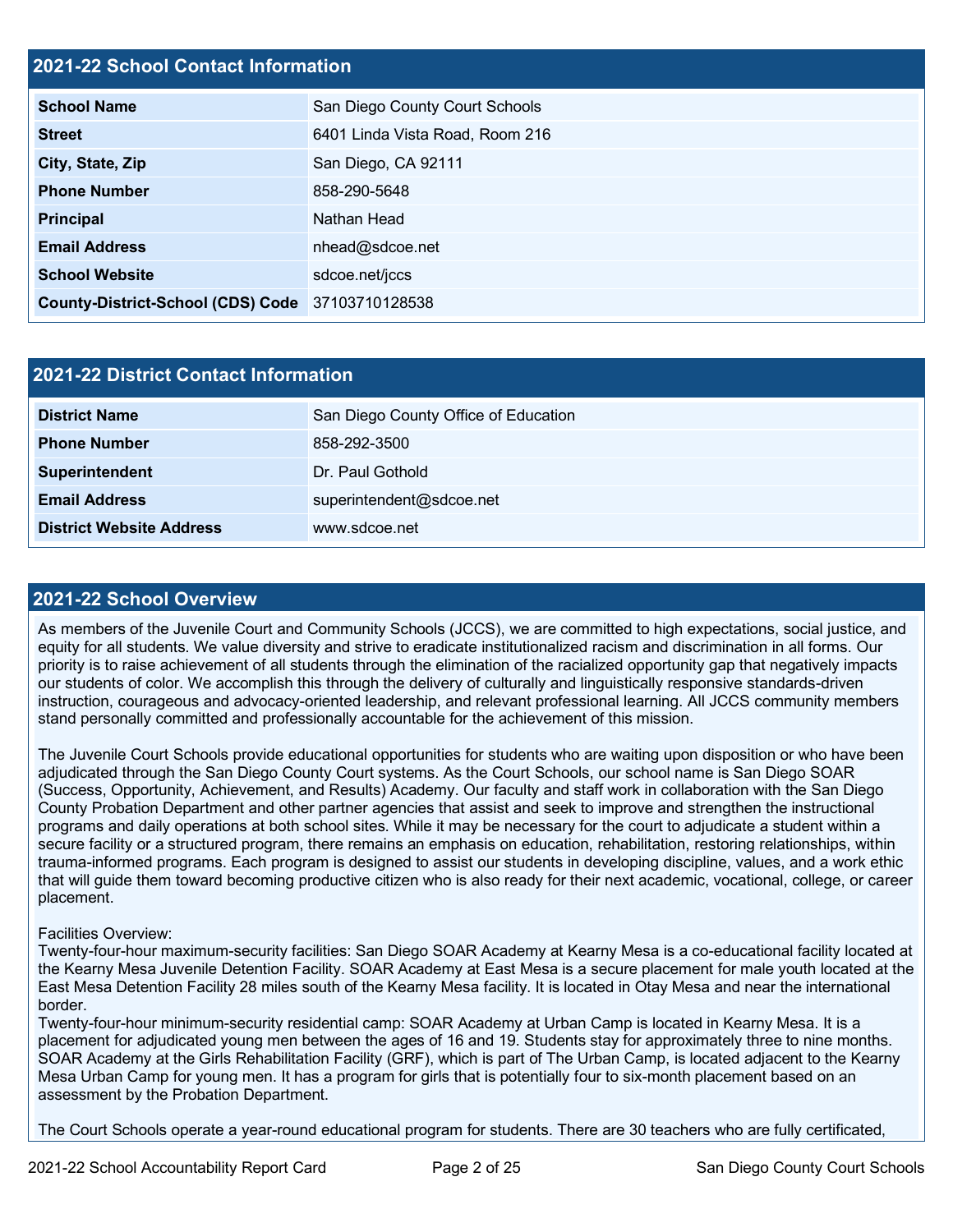### **2021-22 School Overview**

credentialed, and highly qualified per the State of California. There are 70 staff members that support the Court Schools. This staff includes general and special education teachers, aides, school counselors, student transition specialists, administrative assistants, student support specialists, registrars, office clerks, and school principals.

Students are enrolled in courses as per the student's personal learning plan. Each classroom provides a full inclusion learning environment for students who are of different grade levels, at promise, multilingual, and/or is a student with disabilities. The majority of our students are enrolled in grades 9 through 12. Our goal as educators is to provide each of our students with quality, equitable academic and vocational experiences in order to equip them for a successful re-entry into the community. We believe that it is incumbent upon our staff to implement strategies for a safe learning environment, promote meaningful learning experiences, conduct ourselves professionally and ethically, hold all individuals accountable, implement data-based, decisionmaking systems, maintain effective communication, and model collaborative practices. Professional development opportunities enable staff members to differentiate instruction, assist students in accomplishing their personal learning goals, as well as, recover and complete credits that lead to a high school diploma or a California High School Equivalency Credential upon passing the HiSET.

Court School goals are aligned with the goals of the San Diego County Office of Education's Local Control and Accountability Plan (LCAP):

Goal 1. Ensure excellence in teaching and learning so each student is prepared to succeed in college and career.

Goal 2. Cultivate stakeholder engagement to support excellence in each student's success.

Goal 3. Develop coherent and transparent systems for operational excellence to support each student's success.

Goal 4. Support the integration and transition of students who are at promise (formerly at-risk), expelled, English learners, and foster youth to be prepared to succeed in college and career.

## **About this School**

## **2020-21 Student Enrollment by Grade Level**

| <b>Grade Level</b>      | <b>Number of Students</b> |
|-------------------------|---------------------------|
| Grade 9                 | 12                        |
| Grade 10                | 60                        |
| Grade 11                | 68                        |
| Grade 12                | 16                        |
| <b>Total Enrollment</b> | 156                       |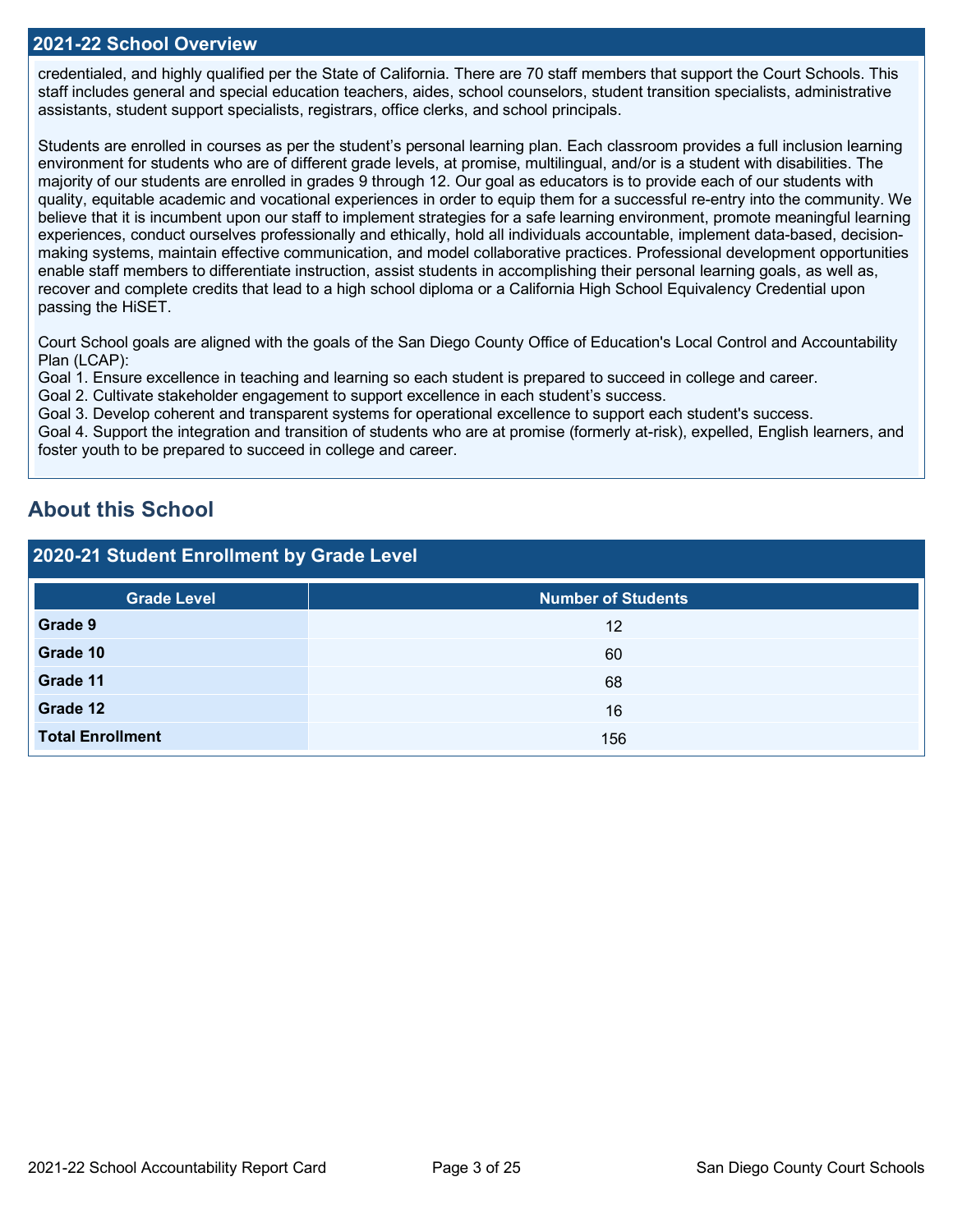## **2020-21 Student Enrollment by Student Group**

| <b>Student Group</b>                   | <b>Percent of Total Enrollment</b> |
|----------------------------------------|------------------------------------|
| American Indian or Alaska Native       | 3.2                                |
| Asian                                  | 1.3                                |
| <b>Black or African American</b>       | 26.3                               |
| <b>Hispanic or Latino</b>              | 53.2                               |
| Native Hawaiian or Pacific Islander    | 0.6                                |
| <b>Two or More Races</b>               | 4.5                                |
| <b>White</b>                           | 10.9                               |
| <b>English Learners</b>                | 19.9                               |
| <b>Foster Youth</b>                    | 10.9                               |
| <b>Socioeconomically Disadvantaged</b> | 100                                |
| <b>Students with Disabilities</b>      | 34                                 |

## **A. Conditions of Learning State Priority: Basic**

The SARC provides the following information relevant to the State priority: Basic (Priority 1):

- Degree to which teachers are appropriately assigned and fully credentialed in the subject area and for the pupils they are teaching;
- Pupils have access to standards-aligned instructional materials; and
- School facilities are maintained in good repair

Note: For more information refer to the Updated Teacher Equity Definitions web page at<https://www.cde.ca.gov/pd/ee/teacherequitydefinitions.asp>

## **2019-20 Teacher Preparation and Placement**

| <b>Authorization/Assignment</b>                                                                 | 2019-20 |
|-------------------------------------------------------------------------------------------------|---------|
| Fully (Preliminary or Clear) Credentialed for Subject and Student Placement (properly assigned) |         |
| <b>Intern Credential Holders Properly Assigned</b>                                              |         |
| Teachers Without Credentials and Misassignments ("ineffective" under ESSA)                      |         |
| Credentialed Teachers Assigned Out-of-Field ("out-of-field" under ESSA)                         |         |
| <b>Unknown</b>                                                                                  |         |
| <b>Total Teaching Positions</b>                                                                 |         |

Note: The data in this table is based on Full Time Equivalent (FTE) status. One FTE equals one staff member working full time; one FTE could also represent two staff members who each work 50 percent of full time. Additionally, an assignment is defined as a position that an educator is assigned to based on setting, subject, and grade level. An authorization is defined as the services that an educator is authorized to provide to students.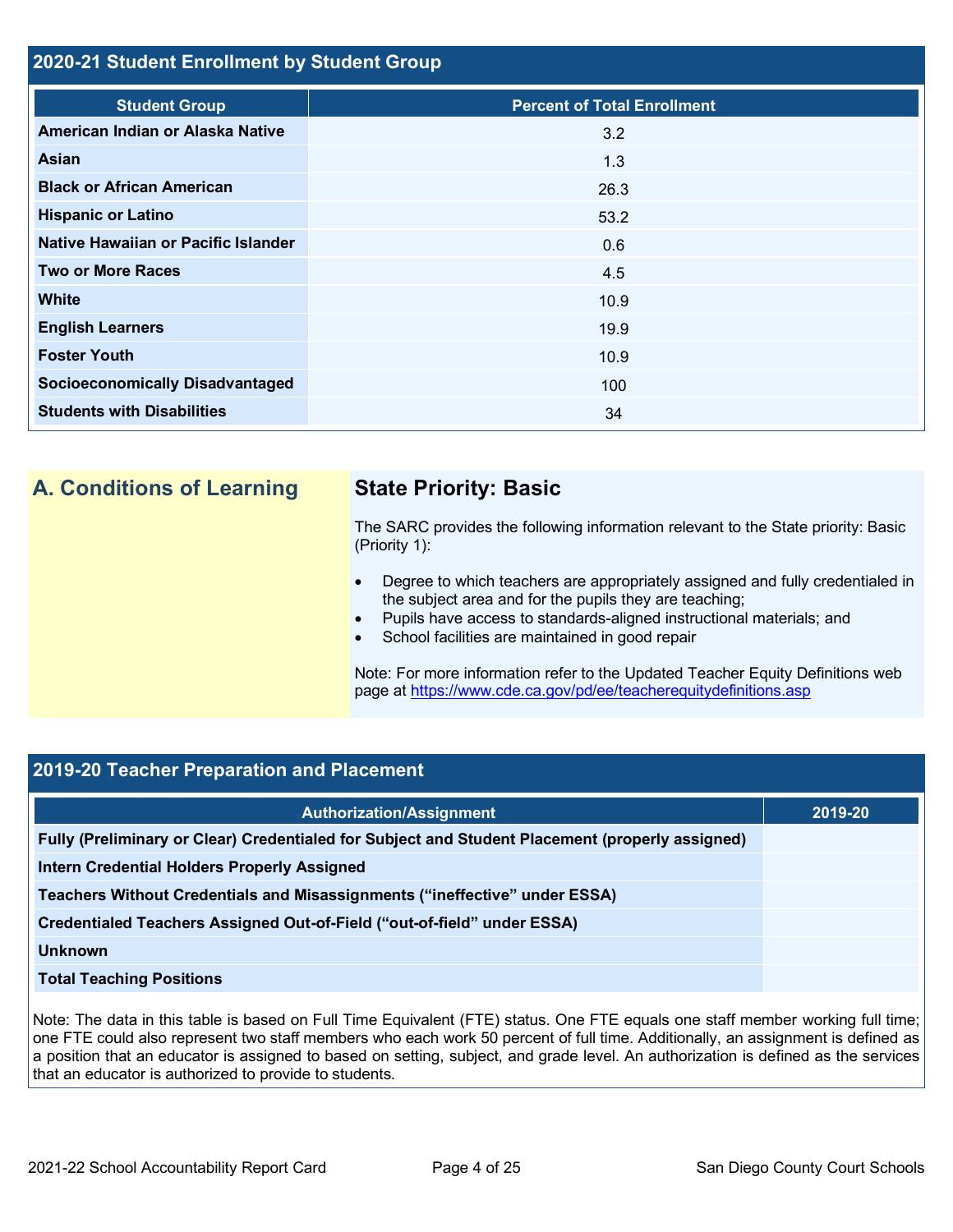## **2019-20 Teachers Without Credentials and Misassignments (considered "ineffective" under ESSA)**

| <b>Authorization/Assignment</b>                              | 2019-20 |
|--------------------------------------------------------------|---------|
| <b>Permits and Waivers</b>                                   |         |
| <b>Misassignments</b>                                        |         |
| <b>Vacant Positions</b>                                      |         |
| <b>Total Teachers Without Credentials and Misassignments</b> |         |

## **2019-20 Credentialed Teachers Assigned Out-of-Field (considered "out-of-field" under ESSA)**

| <b>Indicator</b>                                       | 2019-20 |
|--------------------------------------------------------|---------|
| Credentialed Teachers Authorized on a Permit or Waiver |         |
| <b>Local Assignment Options</b>                        |         |
| <b>Total Out-of-Field Teachers</b>                     |         |

| 2019-20 Class Assignments                                                                                                                           |         |
|-----------------------------------------------------------------------------------------------------------------------------------------------------|---------|
| <b>Indicator</b>                                                                                                                                    | 2019-20 |
| <b>Misassignments for English Learners</b><br>(a percentage of all the classes with English learners taught by teachers that are misassigned)       |         |
| No credential, permit or authorization to teach<br>(a percentage of all the classes taught by teachers with no record of an authorization to teach) |         |

## **2021-22 Quality, Currency, Availability of Textbooks and Other Instructional Materials**

All textbooks and instructional materials used within San Diego County Court Schools are aligned with the state standards and frameworks and in grades K-8 have been selected from the state-adopted list of standards-based materials. San Diego County Court Schools follow the State Board of Education's adoption cycle for core content materials. JCCS holds a public hearing annually to determine that each JCCS program has sufficient and quality textbooks or instructional materials, pursuant to the settlement of Williams vs. the State of California. All students, including English learners, are provided their own textbooks in core subjects for use in the classroom and to take home to complete required homework assignments. Additional information regarding state-adopted instructional materials can be obtained from the JCCS office.

| Year and month in which the data were collected |                                                                                                                                                             | November 2020 |                                                                |                                                                                    |  |
|-------------------------------------------------|-------------------------------------------------------------------------------------------------------------------------------------------------------------|---------------|----------------------------------------------------------------|------------------------------------------------------------------------------------|--|
| <b>Subject</b>                                  | <b>Textbooks and Other Instructional Materials/year of</b><br><b>Adoption</b>                                                                               |               | <b>From</b><br><b>Most</b><br><b>Recent</b><br><b>Adoption</b> | <b>Percent</b><br><b>Students</b><br><b>Lacking Own</b><br><b>Assigned</b><br>Copy |  |
| <b>Reading/Language Arts</b>                    | Holt, Rinehart and Winston: Literature and Language Arts (6-<br>12)<br>Special Ed Holt: Literature and Language Arts<br>McGraw-Hill: Study Sync Grades 6-12 |               | <b>Yes</b>                                                     | 0                                                                                  |  |
| <b>Mathematics</b>                              | Pearson: en Vision Integrated Mathematics I<br>Pearson: enVision Integrated Mathematics II<br>Pearson: enVision Integrated Mathematics III                  |               | <b>Yes</b>                                                     | 0                                                                                  |  |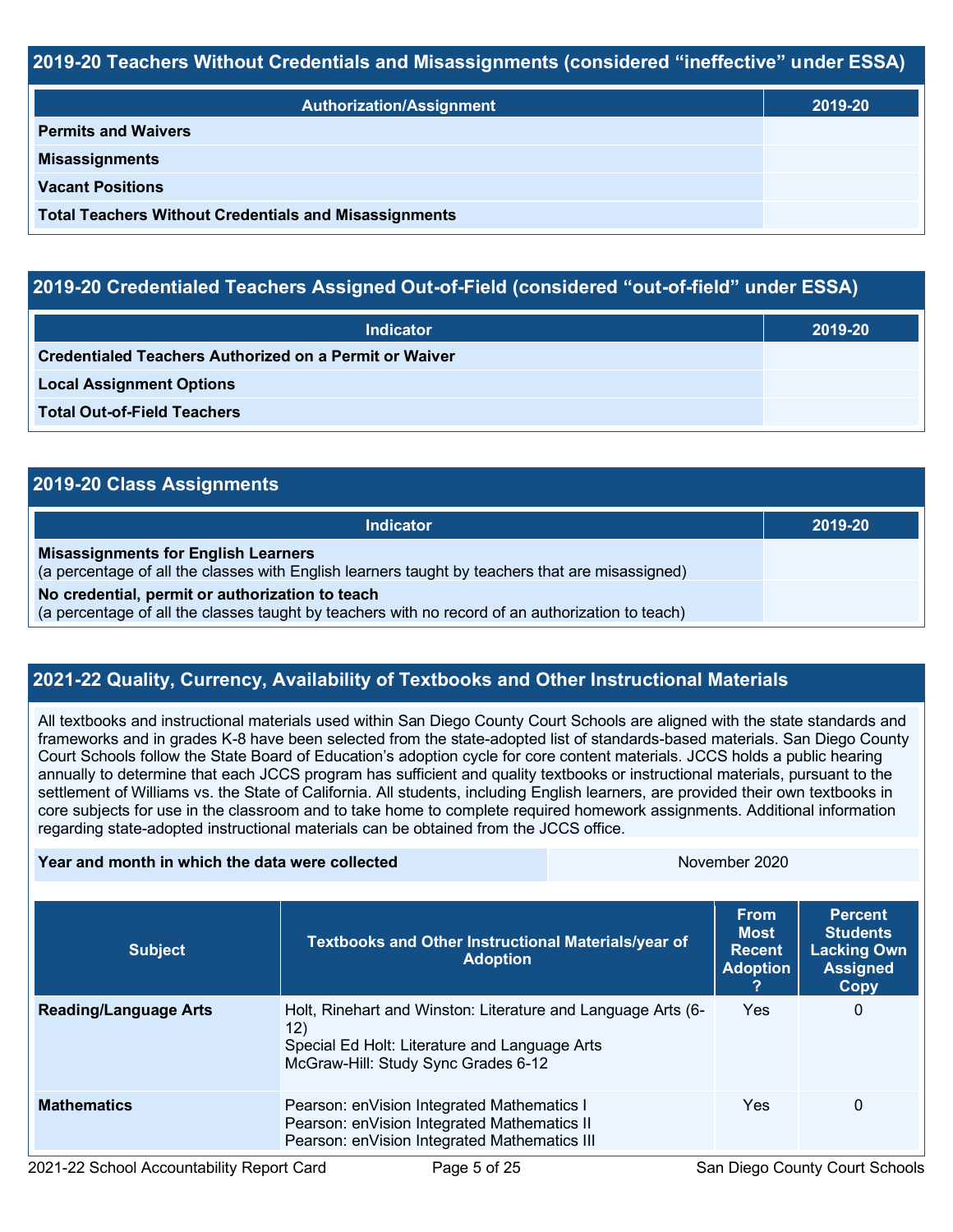| <b>Science</b>                                         | Harcourt: California Science (K-5)<br>Prentice Hall: California Focus on Earth Science (6)<br>Prentice Hall: California Focus on Life Science (7)<br>Prentice Hall: California Focus on Physical Science (8)<br>Prentice Hall: California Biology (9-12)<br>Prentice Hall: California Chemistry (9-12)<br>Prentice Hall: California Earth Science (9-12)<br>Prentice Hall: Conceptual Physics (9-12)<br>Discovery Education: Earth Science (6)<br>Discovery Education: Life Science (7)<br>Discovery Education: Physical Science (8)<br>Discovery Education: Chemistry of Earth's Systems (9-12)<br>Discovery Education: The Living Earth (9-12)<br>Discovery Education: Earth Science (9-12)                                                        | Yes        | $\Omega$ |
|--------------------------------------------------------|------------------------------------------------------------------------------------------------------------------------------------------------------------------------------------------------------------------------------------------------------------------------------------------------------------------------------------------------------------------------------------------------------------------------------------------------------------------------------------------------------------------------------------------------------------------------------------------------------------------------------------------------------------------------------------------------------------------------------------------------------|------------|----------|
| <b>History-Social Science</b>                          | Glencoe McGraw-Hill: California Medieval and Early Modern<br>Times (7)<br>Glencoe McGraw-Hill: California Discovering Our Past: The<br>American Journey to World War I (8)<br>Glencoe Economics: Today and Tomorrow (12)<br>Glencoe United States Government: Democracy in Action<br>(12)<br>Glencoe: World Geography (9-12)<br>Glencoe: Street Law: Law Related Education (9-12)<br>Glencoe: Psychology: Understanding Psychology (9-12)<br>Glencoe: Sociology: Sociology and You (9-12)<br>McGraw-Hill World History, Culture, & Geography: The<br>Modern World (10)<br>McGraw-Hill United States History & Geography: Continuity &<br>Change (11)<br>Prentice Hall: African American Experience (9-12)<br>Prentice Hall: Latino Experience (9-12) | <b>Yes</b> | 0        |
| <b>Foreign Language</b>                                |                                                                                                                                                                                                                                                                                                                                                                                                                                                                                                                                                                                                                                                                                                                                                      |            |          |
| <b>Health</b>                                          |                                                                                                                                                                                                                                                                                                                                                                                                                                                                                                                                                                                                                                                                                                                                                      |            |          |
| <b>Visual and Performing Arts</b>                      |                                                                                                                                                                                                                                                                                                                                                                                                                                                                                                                                                                                                                                                                                                                                                      |            |          |
| <b>Science Laboratory Equipment</b><br>$(grades 9-12)$ |                                                                                                                                                                                                                                                                                                                                                                                                                                                                                                                                                                                                                                                                                                                                                      |            |          |

## **School Facility Conditions and Planned Improvements**

San Diego County Court Schools work closely with their partner agency the San Diego County Probation Department. Together, they strive to maintain all facilities of both locations.

### **Year and month of the most recent FIT report** December 2021

**System Inspected Rate Good Rate Rate Fair Repair Needed and Action Taken or Planned Systems:** Gas Leaks, Mechanical/HVAC, Sewer X **Interior:** Interior Surfaces X **Cleanliness:** Overall Cleanliness, Pest/Vermin Infestation X

2021-22 School Accountability Report Card **Page 6 of 25** San Diego County Court Schools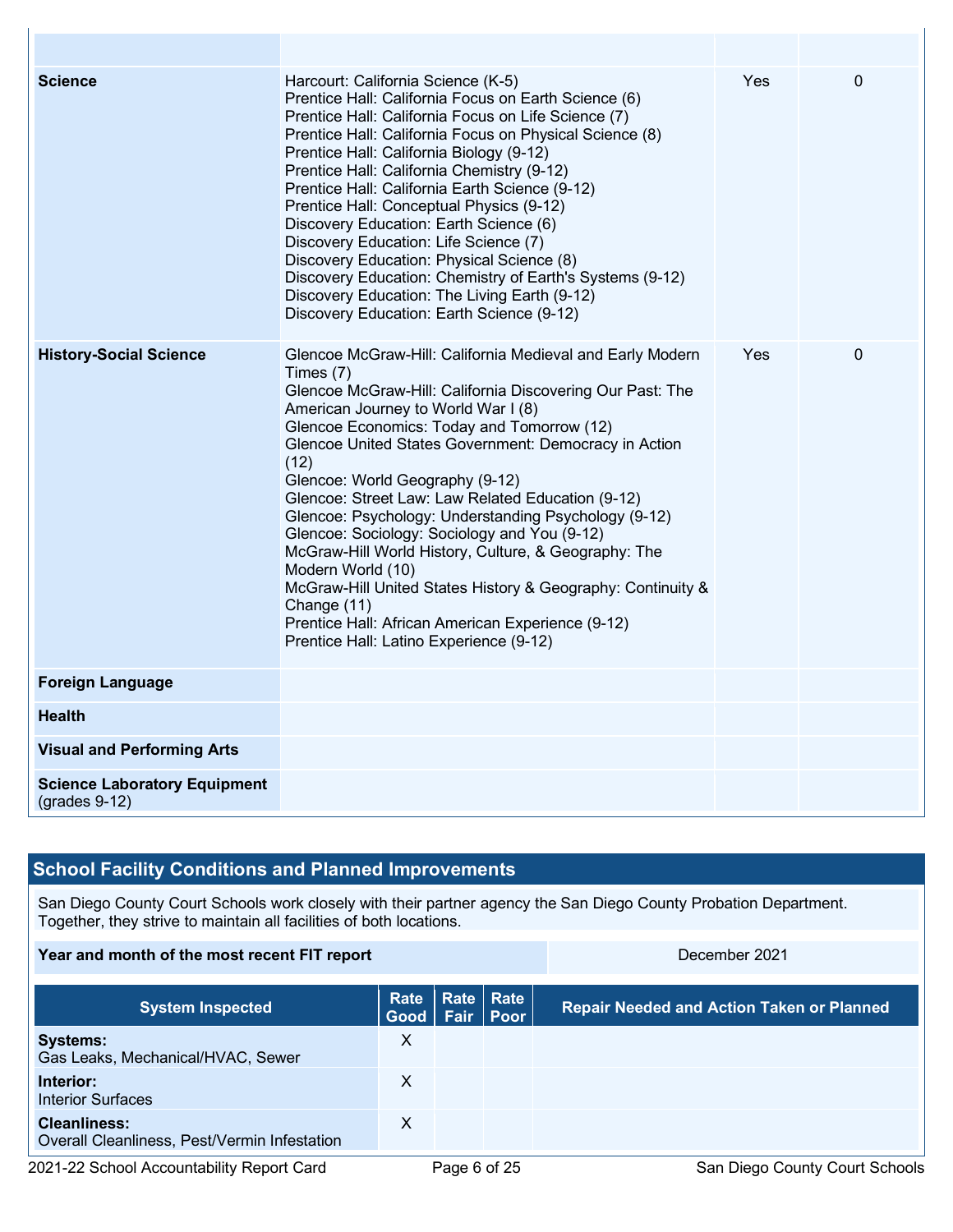| <b>School Facility Conditions and Planned Improvements</b>             |   |  |  |  |  |  |  |  |  |
|------------------------------------------------------------------------|---|--|--|--|--|--|--|--|--|
| <b>Electrical</b>                                                      | X |  |  |  |  |  |  |  |  |
| <b>Restrooms/Fountains:</b><br>Restrooms, Sinks/ Fountains             | X |  |  |  |  |  |  |  |  |
| Safety:<br>Fire Safety, Hazardous Materials                            | X |  |  |  |  |  |  |  |  |
| Structural:<br><b>Structural Damage, Roofs</b>                         | X |  |  |  |  |  |  |  |  |
| External:<br>Playground/School Grounds, Windows/<br>Doors/Gates/Fences | X |  |  |  |  |  |  |  |  |

| <b>Overall Facility Rate</b> |      |      |             |
|------------------------------|------|------|-------------|
| <b>Exemplary</b>             | Good | Fair | <b>Poor</b> |
|                              |      |      |             |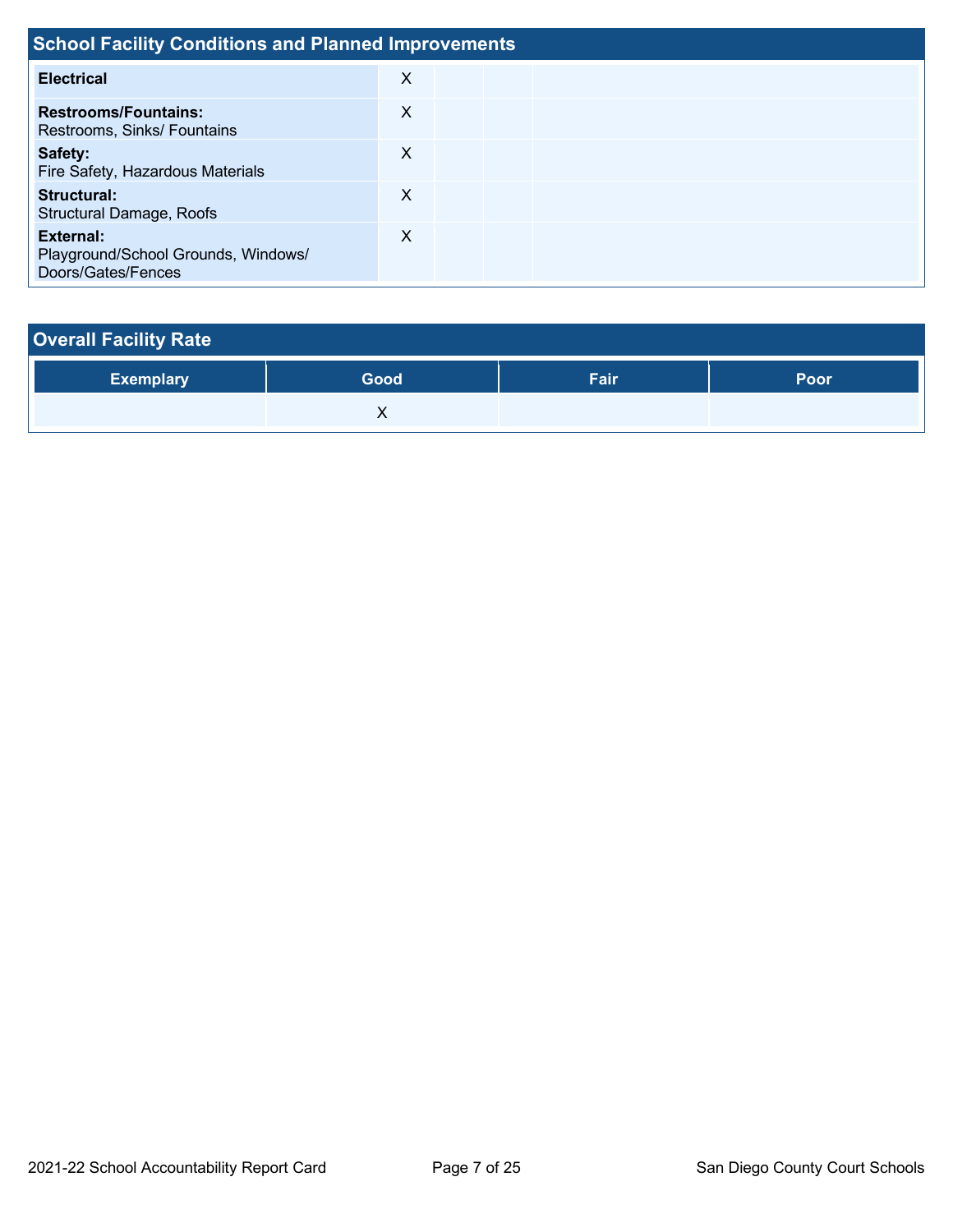## **B. Pupil Outcomes State Priority: Pupil Achievement**

The SARC provides the following information relevant to the State priority: Pupil Achievement (Priority 4):

### **Statewide Assessments**

(i.e., California Assessment of Student Performance and Progress [CAASPP] System includes the Smarter Balanced Summative Assessments for students in the general education population and the California Alternate Assessments [CAAs] for English language arts/literacy [ELA] and mathematics given in grades three through eight and grade eleven. Only eligible students may participate in the administration of the CAAs. CAAs items are aligned with alternate achievement standards, which are linked with the Common Core State Standards [CCSS] for students with the most significant cognitive disabilities).

The CAASPP System encompasses the following assessments and student participation requirements:

- 1. **Smarter Balanced Summative Assessments and CAAs for ELA** in grades three through eight and grade eleven.
- 2. **Smarter Balanced Summative Assessments and CAAs for mathematics** in grades three through eight and grade eleven.
- 3. **California Science Test (CAST) and CAAs for Science** in grades five, eight, and once in high school (i.e., grade ten, eleven, or twelve).

### **SARC Reporting in the 2020-2021 School Year Only**

Where the most viable option, LEAs were required to administer the statewide summative assessment in ELA and mathematics. Where a statewide summative assessment was not the most viable option for the LEA (or for one or more gradelevel[s] within the LEA) due to the pandemic, LEAs were allowed to report results from a different assessment that met the criteria established by the State Board of Education (SBE) on March 16, 2021. The assessments were required to be:

- Aligned with CA CCSS for ELA and mathematics;
- Available to students in grades 3 through 8, and grade 11; and
- Uniformly administered across a grade, grade span, school, or district to all eligible students.

### **Options**

Note that the CAAs could only be administered in-person following health and safety requirements. If it was not viable for the LEA to administer the CAAs in person with health and safety guidelines in place, the LEA was directed to not administer the tests. There were no other assessment options available for the CAAs. Schools administered the Smarter Balanced Summative Assessments for ELA and mathematics, other assessments that meet the SBE criteria, or a combination of both, and they could only choose one of the following:

- Smarter Balanced ELA and mathematics summative assessments;
- Other assessments meeting the SBE criteria; or
- Combination of Smarter Balanced ELA and mathematics summative assessments and other assessments.

The percentage of students who have successfully completed courses that satisfy the requirements for entrance to the University of California and the California State University, or career technical education sequences or programs of study.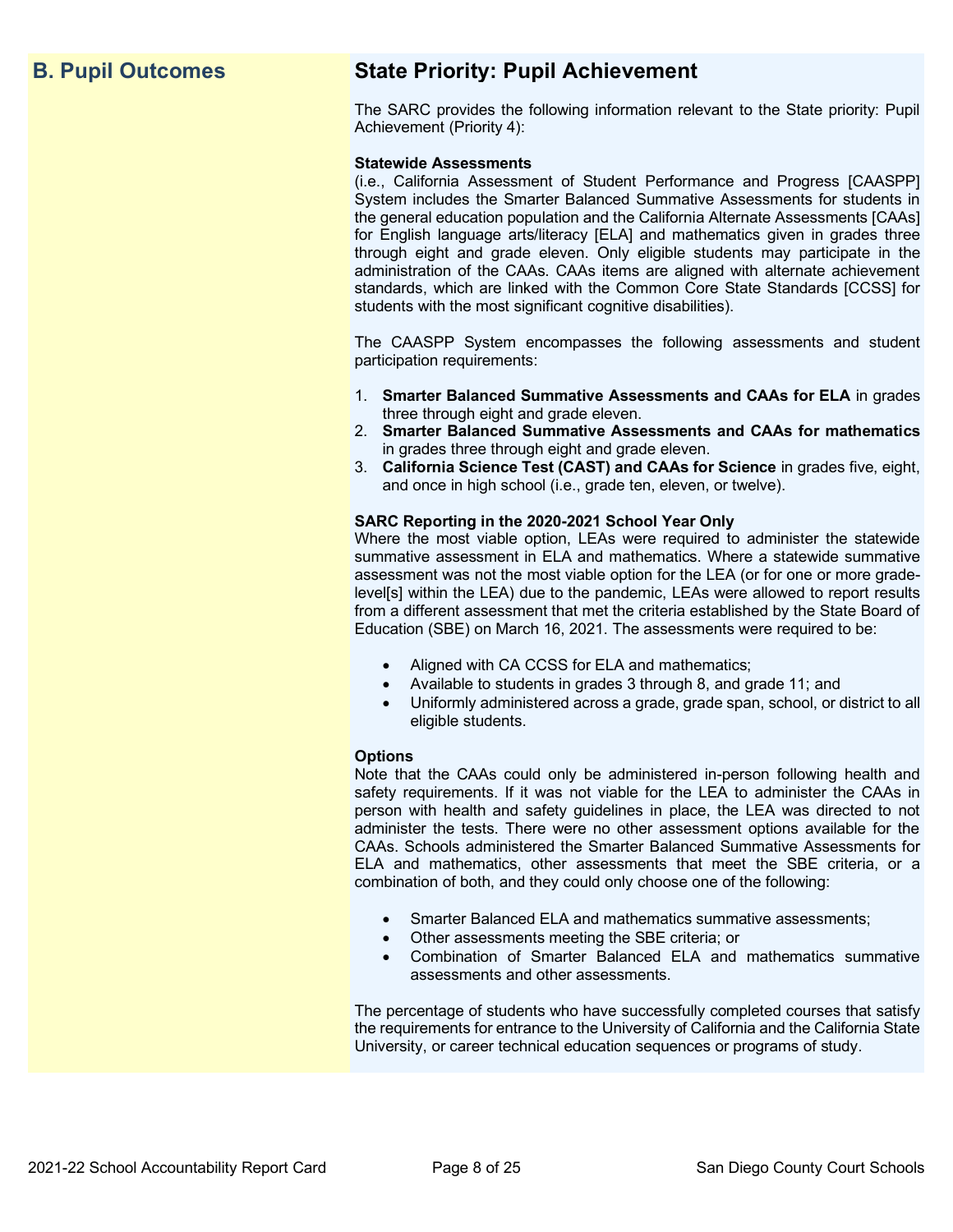## **Percentage of Students Meeting or Exceeding the State Standard on CAASPP**

This table displays CAASPP test results in ELA and mathematics for all students grades three through eight and grade eleven taking and completing a state-administered assessment.

The 2019-2020 data cells with N/A values indicate that the 2019-2020 data are not available due to the COVID-19 pandemic and resulting summative test suspension. The Executive Order N-30-20 was issued which waived the assessment, accountability, and reporting requirements for the 2019-2020 school year.

The 2020-2021 data cells have N/A values because these data are not comparable to other year data due to the COVID-19 pandemic during the 2020-2021 school year. Where the CAASPP assessments in ELA and/or mathematics is not the most viable option, the LEAs were allowed to administer local assessments. Therefore, the 2020-2021 data between school years for the school, district, state are not an accurate comparison. As such, it is inappropriate to compare results of the 2020-2021 school year to other school years.

| <b>Subject</b>                                                    | <b>School</b><br>2019-20 | <b>School</b><br>2020-21 | <b>District</b><br>2019-20 | <b>District</b><br>2020-21 | <b>State</b><br>2019-20 | <b>State</b><br>2020-21 |
|-------------------------------------------------------------------|--------------------------|--------------------------|----------------------------|----------------------------|-------------------------|-------------------------|
| <b>English Language Arts/Literacy</b><br>(grades $3-8$ and $11$ ) | N/A                      | N/A                      | N/A                        | N/A                        | N/A                     | N/A                     |
| <b>Mathematics</b><br>$(grades 3-8 and 11)$                       | N/A                      | N/A                      | N/A                        | N/A                        | N/A                     | N/A                     |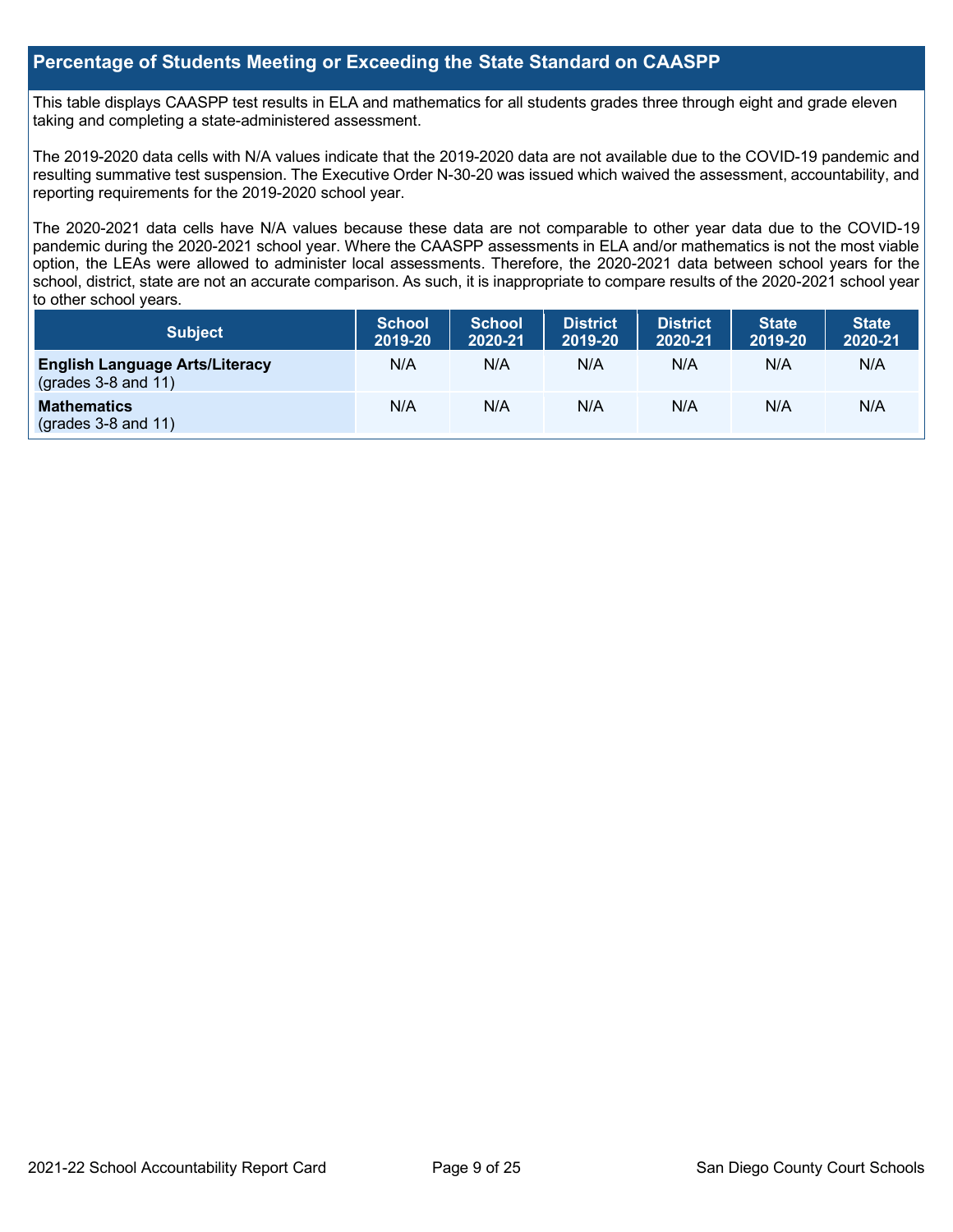## **2020-21 CAASPP Test Results in ELA by Student Group**

This table displays CAASPP test results in ELA by student group for students grades three through eight and grade eleven taking and completing a state-administered assessment. The CDE will populate this table for schools in cases where the school administered the CAASPP assessment. In cases where the school administered a local assessment instead of CAASPP, the CDE will populate this table with "NT" values, meaning this school did not test students using the CAASPP. See the local assessment(s) table for more information.

| <b>CAASPP</b><br><b>Student Groups</b>               | <b>CAASPP</b><br><b>Total</b><br><b>Enrollment</b> | <b>CAASPP</b><br><b>Number</b><br><b>Tested</b> | <b>CAASPP</b><br><b>Percent</b><br><b>Tested</b> | <b>CAASPP</b><br><b>Percent</b><br><b>Not Tested</b> | <b>CAASPP</b><br><b>Percent</b><br><b>Met or</b><br><b>Exceeded</b> |
|------------------------------------------------------|----------------------------------------------------|-------------------------------------------------|--------------------------------------------------|------------------------------------------------------|---------------------------------------------------------------------|
| <b>All Students</b>                                  | 74                                                 | 45                                              | 60.81                                            | 39.19                                                | 4.44                                                                |
| <b>Female</b>                                        | 14                                                 | 9                                               | 64.29                                            | 35.71                                                |                                                                     |
| <b>Male</b>                                          | 60                                                 | 36                                              | 60                                               | 40                                                   | 5.56                                                                |
| American Indian or Alaska Native                     | --                                                 | $\overline{\phantom{a}}$                        | --                                               | $-$                                                  | $\overline{\phantom{m}}$                                            |
| <b>Asian</b>                                         |                                                    | --                                              |                                                  |                                                      |                                                                     |
| <b>Black or African American</b>                     | 17                                                 | 14                                              | 82.35                                            | 17.65                                                | $\mathbf 0$                                                         |
| <b>Filipino</b>                                      | $\mathbf 0$                                        | $\mathbf 0$                                     | $\overline{0}$                                   | $\mathbf 0$                                          | $\mathbf 0$                                                         |
| <b>Hispanic or Latino</b>                            | 40                                                 | 21                                              | 52.5                                             | 47.5                                                 | 9.52                                                                |
| <b>Native Hawaiian or Pacific Islander</b>           | $\overline{\phantom{m}}$                           | $\overline{\phantom{a}}$                        | $-$                                              | $\sim$ $\sim$                                        | $\overline{\phantom{a}}$                                            |
| <b>Two or More Races</b>                             | $- -$                                              | --                                              | --                                               | --                                                   | $- -$                                                               |
| <b>White</b>                                         | $\overline{\phantom{m}}$                           | --                                              | --                                               | --                                                   | --                                                                  |
| <b>English Learners</b>                              | 17                                                 | 7                                               | 41.18                                            | 58.82                                                |                                                                     |
| <b>Foster Youth</b>                                  | 14                                                 | 6                                               | 42.86                                            | 57.14                                                |                                                                     |
| <b>Homeless</b>                                      | $\hspace{0.05cm}$                                  | $\hspace{0.05cm}$ $\hspace{0.05cm}$             | $-$                                              | $\overline{\phantom{a}}$                             | --                                                                  |
| <b>Military</b>                                      | $\mathbf{0}$                                       | $\mathbf 0$                                     | $\mathbf{0}$                                     | $\mathbf 0$                                          | 0                                                                   |
| <b>Socioeconomically Disadvantaged</b>               | 44                                                 | 22                                              | 50                                               | 50                                                   | 9.09                                                                |
| <b>Students Receiving Migrant Education Services</b> | $\mathbf{0}$                                       | $\mathbf{0}$                                    | 0                                                | 0                                                    | 0                                                                   |
| <b>Students with Disabilities</b>                    | 26                                                 | 14                                              | 53.85                                            | 46.15                                                | $\mathbf 0$                                                         |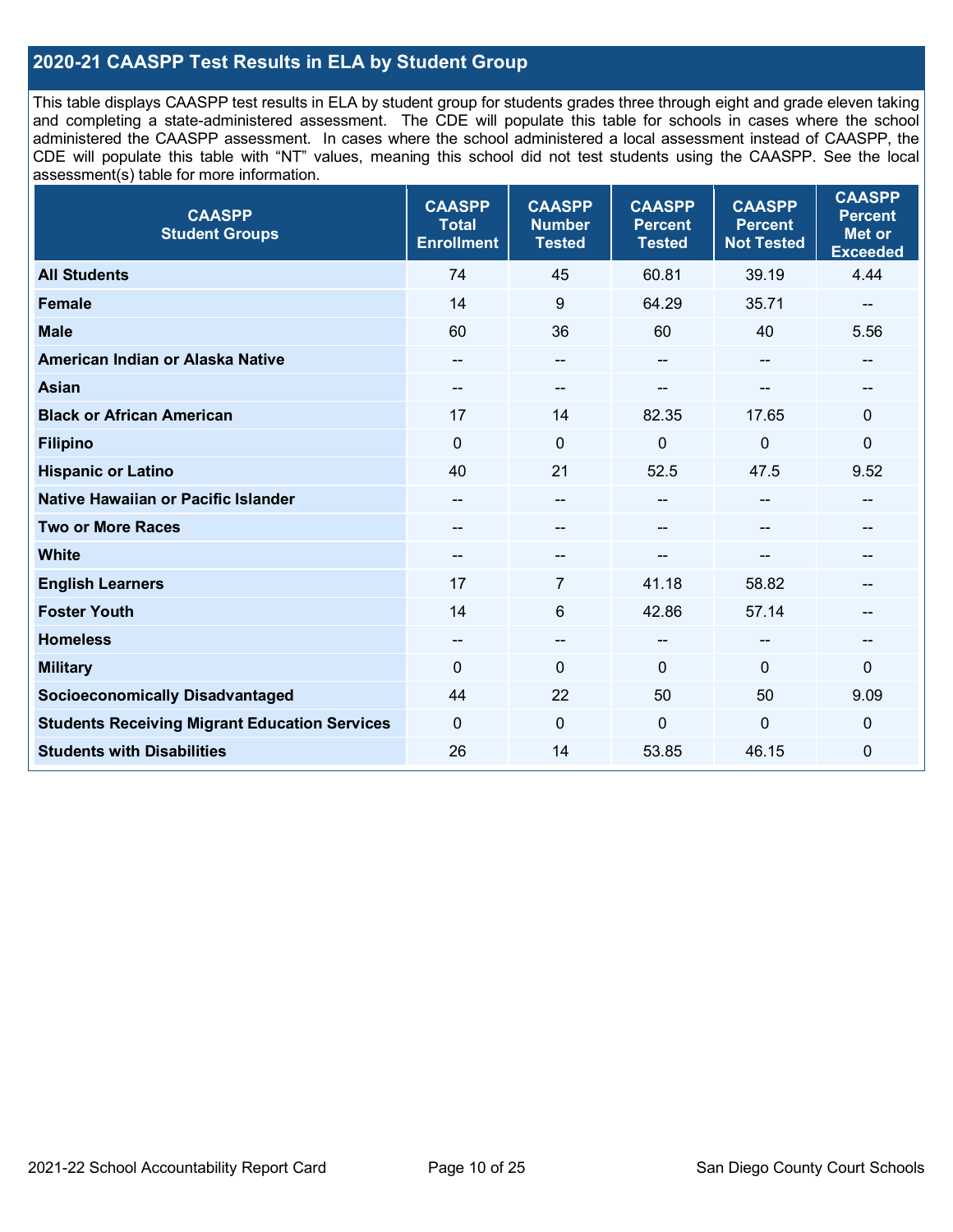## **2020-21 CAASPP Test Results in Math by Student Group**

This table displays CAASPP test results in Math by student group for students grades three through eight and grade eleven taking and completing a state-administered assessment. The CDE will populate this table for schools in cases where the school administered the CAASPP assessment. In cases where the school administered a local assessment instead of CAASPP, the CDE will populate this table with "NT" values, meaning this school did not test students using the CAASPP. See the local assessment(s) table for more information.

| <b>CAASPP</b><br><b>Student Groups</b>               | <b>CAASPP</b><br><b>Total</b><br><b>Enrollment</b> | <b>CAASPP</b><br><b>Number</b><br><b>Tested</b> | <b>CAASPP</b><br><b>Percent</b><br><b>Tested</b> | <b>CAASPP</b><br><b>Percent</b><br><b>Not Tested</b> | <b>CAASPP</b><br><b>Percent</b><br><b>Met or</b><br><b>Exceeded</b> |
|------------------------------------------------------|----------------------------------------------------|-------------------------------------------------|--------------------------------------------------|------------------------------------------------------|---------------------------------------------------------------------|
| <b>All Students</b>                                  | 74                                                 | 47                                              | 63.51                                            | 36.49                                                | 4.26                                                                |
| <b>Female</b>                                        | 14                                                 | 9                                               | 64.29                                            | 35.71                                                |                                                                     |
| <b>Male</b>                                          | 60                                                 | 38                                              | 63.33                                            | 36.67                                                | 5.26                                                                |
| American Indian or Alaska Native                     | $\qquad \qquad$                                    | $\sim$                                          | --                                               | $- -$                                                | $\qquad \qquad$                                                     |
| <b>Asian</b>                                         |                                                    | --                                              |                                                  |                                                      | --                                                                  |
| <b>Black or African American</b>                     | 17                                                 | 14                                              | 82.35                                            | 17.65                                                | 0.00                                                                |
| <b>Filipino</b>                                      | $\mathbf 0$                                        | $\overline{0}$                                  | 0                                                | $\mathbf 0$                                          | $\mathbf 0$                                                         |
| <b>Hispanic or Latino</b>                            | 40                                                 | 22                                              | 55.00                                            | 45.00                                                | 4.55                                                                |
| Native Hawaiian or Pacific Islander                  | $\overline{\phantom{a}}$                           | $\overline{\phantom{a}}$                        | $-$                                              | $\overline{\phantom{a}}$                             | --                                                                  |
| <b>Two or More Races</b>                             | $\qquad \qquad$                                    | $\overline{\phantom{a}}$                        | --                                               | --                                                   | $\qquad \qquad$                                                     |
| <b>White</b>                                         | $\overline{\phantom{a}}$                           | --                                              |                                                  |                                                      | --                                                                  |
| <b>English Learners</b>                              | 17                                                 | 7                                               | 41.18                                            | 58.82                                                |                                                                     |
| <b>Foster Youth</b>                                  | 14                                                 | 6                                               | 42.86                                            | 57.14                                                |                                                                     |
| <b>Homeless</b>                                      | $\overline{\phantom{a}}$                           | $\hspace{0.05cm}$ $\hspace{0.05cm}$             | $\overline{a}$                                   | $\sim$ $\sim$                                        | $\hspace{0.05cm}$                                                   |
| <b>Military</b>                                      | $\mathbf{0}$                                       | $\mathbf 0$                                     | 0                                                | 0                                                    | $\mathbf 0$                                                         |
| <b>Socioeconomically Disadvantaged</b>               | 44                                                 | 23                                              | 52.27                                            | 47.73                                                | 0.00                                                                |
| <b>Students Receiving Migrant Education Services</b> | $\mathbf{0}$                                       | $\mathbf{0}$                                    | 0                                                | 0                                                    | $\mathbf 0$                                                         |
| <b>Students with Disabilities</b>                    | 26                                                 | 14                                              | 53.85                                            | 46.15                                                | 0.00                                                                |

## **2020-21 Local Assessment Test Results in ELA by Student Group**

This table displays Local Assessment test results in ELA by student group for students grades three through eight and grade eleven. LEAs/schools will populate this table for schools in cases where the school administered a local assessment. In cases where the school administered the CAASPP assessment, LEAs/schools will populate this table with "N/A" values in all cells, meaning this table is Not Applicable for this school.

| <b>All Students</b>              | N/A | N/A | N/A | N/A | N/A |
|----------------------------------|-----|-----|-----|-----|-----|
| <b>Female</b>                    | N/A | N/A | N/A | N/A | N/A |
| <b>Male</b>                      | N/A | N/A | N/A | N/A | N/A |
| American Indian or Alaska Native | N/A | N/A | N/A | N/A | N/A |
| <b>Asian</b>                     | N/A | N/A | N/A | N/A | N/A |
| <b>Black or African American</b> | N/A | N/A | N/A | N/A | N/A |
| <b>Filipino</b>                  | N/A | N/A | N/A | N/A | N/A |
| <b>Hispanic or Latino</b>        | N/A | N/A | N/A | N/A | N/A |

2021-22 School Accountability Report Card **Page 11 of 25** San Diego County Court Schools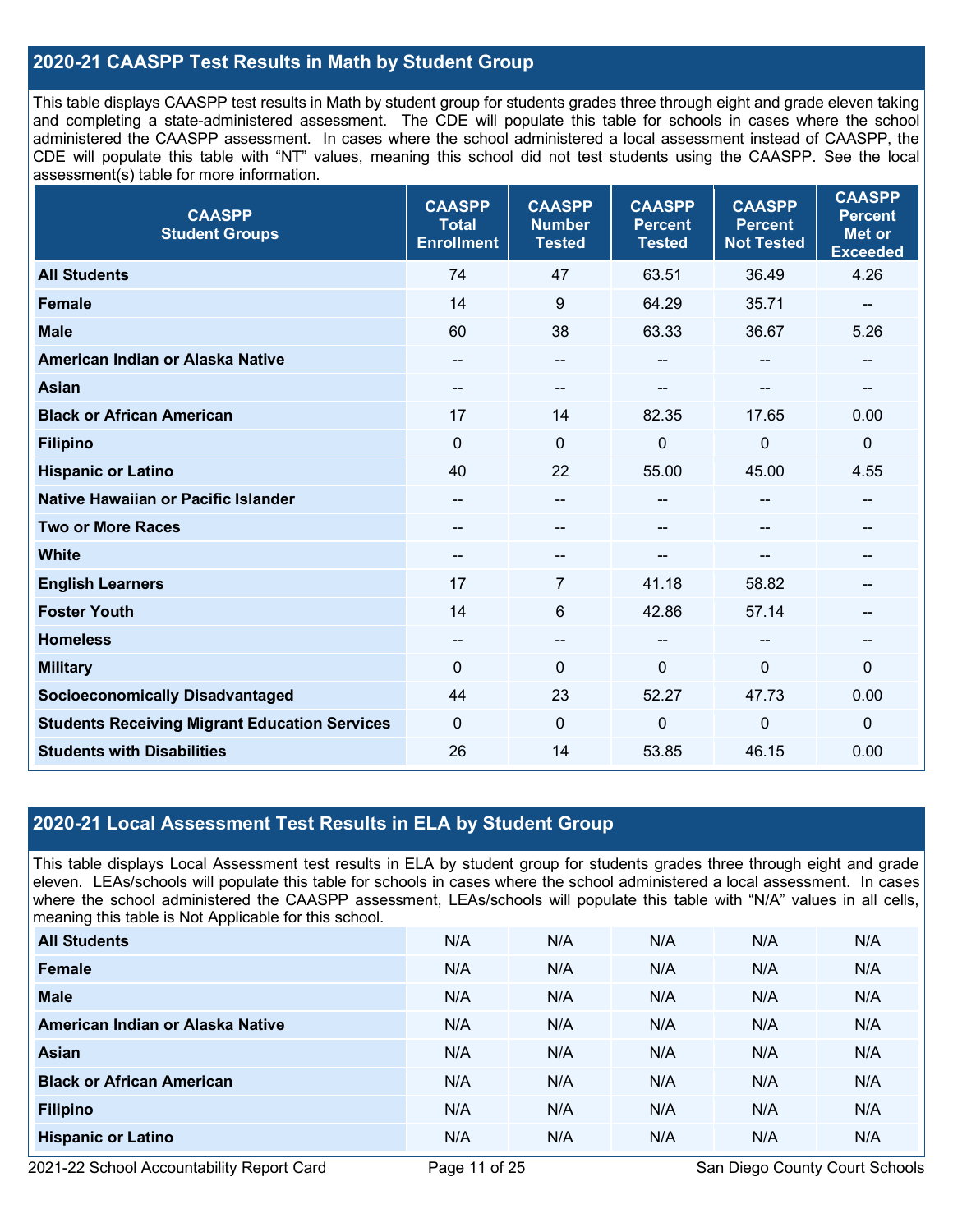| Native Hawaiian or Pacific Islander                                                        | N/A | N/A | N/A | N/A | N/A |
|--------------------------------------------------------------------------------------------|-----|-----|-----|-----|-----|
| <b>Two or More Races</b>                                                                   | N/A | N/A | N/A | N/A | N/A |
| White                                                                                      | N/A | N/A | N/A | N/A | N/A |
| <b>English Learners</b>                                                                    | N/A | N/A | N/A | N/A | N/A |
| <b>Foster Youth</b>                                                                        | N/A | N/A | N/A | N/A | N/A |
| <b>Homeless</b>                                                                            | N/A | N/A | N/A | N/A | N/A |
| <b>Military</b>                                                                            | N/A | N/A | N/A | N/A | N/A |
| <b>Socioeconomically Disadvantaged</b>                                                     | N/A | N/A | N/A | N/A | N/A |
| <b>Students Receiving Migrant Education Services</b>                                       | N/A | N/A | N/A | N/A | N/A |
| <b>Students with Disabilities</b>                                                          | N/A | N/A | N/A | N/A | N/A |
| *At or above the grade-level standard in the context of the local assessment administered. |     |     |     |     |     |

## **2020-21 Local Assessment Test Results in Math by Student Group**

This table displays Local Assessment test results in Math by student group for students grades three through eight and grade eleven. LEAs/schools will populate this table for schools in cases where the school administered a local assessment. In cases where the school administered the CAASPP assessment, LEAs/schools will populate this table with "N/A" values in all cells, meaning this table is Not Applicable for this school.

| <b>All Students</b>                                                                        | N/A | N/A | N/A | N/A | N/A |
|--------------------------------------------------------------------------------------------|-----|-----|-----|-----|-----|
| <b>Female</b>                                                                              | N/A | N/A | N/A | N/A | N/A |
| <b>Male</b>                                                                                | N/A | N/A | N/A | N/A | N/A |
| American Indian or Alaska Native                                                           | N/A | N/A | N/A | N/A | N/A |
| Asian                                                                                      | N/A | N/A | N/A | N/A | N/A |
| <b>Black or African American</b>                                                           | N/A | N/A | N/A | N/A | N/A |
| <b>Filipino</b>                                                                            | N/A | N/A | N/A | N/A | N/A |
| <b>Hispanic or Latino</b>                                                                  | N/A | N/A | N/A | N/A | N/A |
| Native Hawaiian or Pacific Islander                                                        | N/A | N/A | N/A | N/A | N/A |
| <b>Two or More Races</b>                                                                   | N/A | N/A | N/A | N/A | N/A |
| <b>White</b>                                                                               | N/A | N/A | N/A | N/A | N/A |
| <b>English Learners</b>                                                                    | N/A | N/A | N/A | N/A | N/A |
| <b>Foster Youth</b>                                                                        | N/A | N/A | N/A | N/A | N/A |
| <b>Homeless</b>                                                                            | N/A | N/A | N/A | N/A | N/A |
| <b>Military</b>                                                                            | N/A | N/A | N/A | N/A | N/A |
| <b>Socioeconomically Disadvantaged</b>                                                     | N/A | N/A | N/A | N/A | N/A |
| <b>Students Receiving Migrant Education Services</b>                                       | N/A | N/A | N/A | N/A | N/A |
| <b>Students with Disabilities</b>                                                          | N/A | N/A | N/A | N/A | N/A |
| *At or above the grade-level standard in the context of the local assessment administered. |     |     |     |     |     |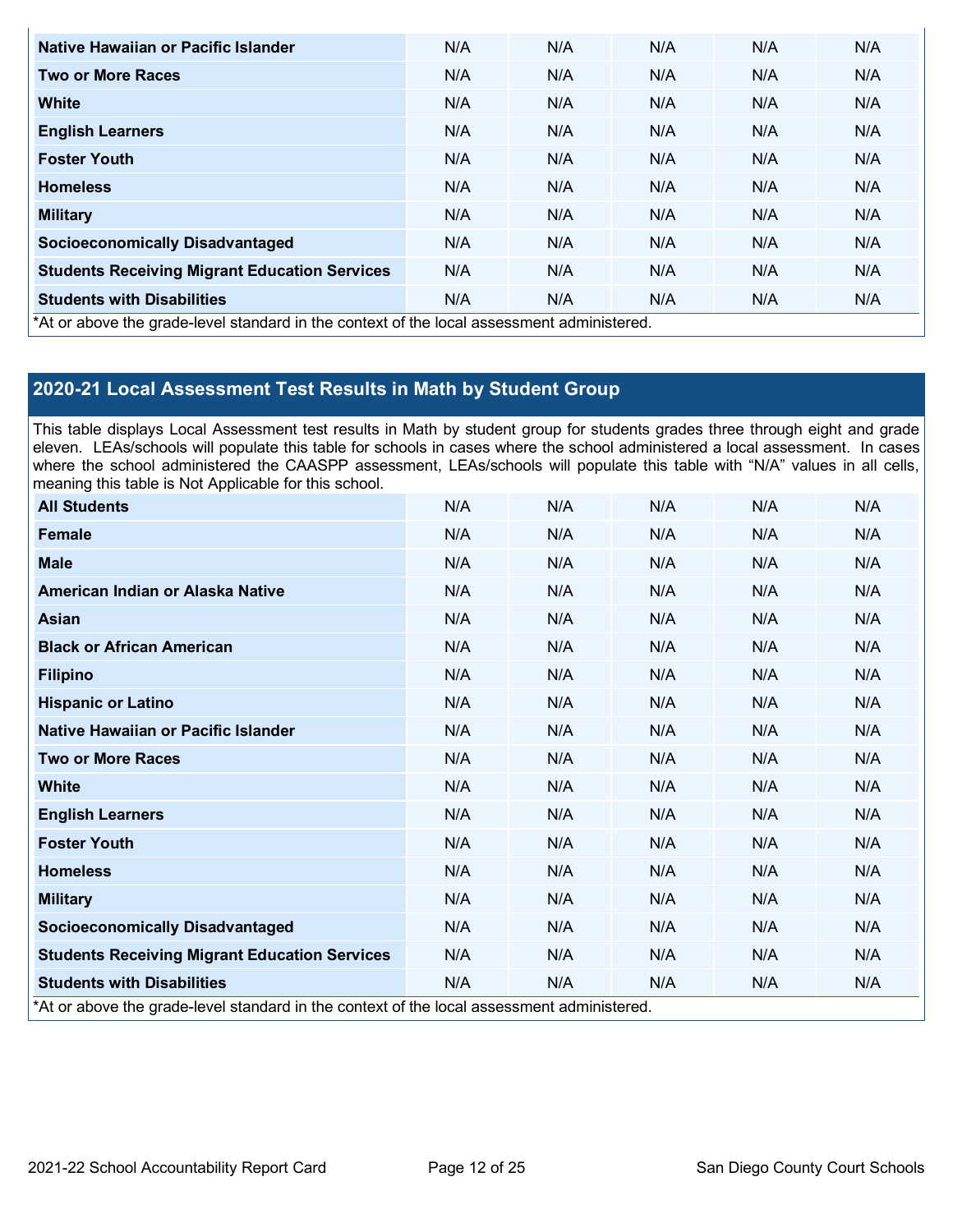## **CAASPP Test Results in Science for All Students**

This table displays the percentage of all students grades five, eight, and High School meeting or exceeding the State Standard.

The 2019-2020 data cells with N/A values indicate that the 2019-2020 data are not available due to the COVID-19 pandemic and resulting summative testing suspension. The Executive Order N-30-20 was issued which waived the assessment, accountability, and reporting requirements for the 2019-2020 school year.

For any 2020-2021 data cells with N/T values indicate that this school did not test students using the CAASPP Science.

| <b>Subject</b>                                  | <b>School</b> | <b>School</b> | <b>District</b> | <b>District</b> | <b>State</b> | <b>State</b> |
|-------------------------------------------------|---------------|---------------|-----------------|-----------------|--------------|--------------|
|                                                 | 2019-20       | 2020-21       | 2019-20         | 2020-21         | 2019-20      | 2020-21      |
| <b>Science</b><br>(grades 5, 8 and high school) | N/A           | 9.09          | N/A             | 2.48            | N/A          | 28.72        |

## **2020-21 CAASPP Test Results in Science by Student Group**

This table displays CAASPP test results in Science by student group for students grades five, eight, and High School. For any data cells with N/T values indicate that this school did not test students using the CAASPP Science.

| <b>Student Group</b>                                 | <b>Total</b><br><b>Enrollment</b> | <b>Number</b><br><b>Tested</b> | <b>Percent</b><br><b>Tested</b> | <b>Percent</b><br><b>Not Tested</b> | <b>Percent</b><br><b>Met or</b><br><b>Exceeded</b> |
|------------------------------------------------------|-----------------------------------|--------------------------------|---------------------------------|-------------------------------------|----------------------------------------------------|
| <b>All Students</b>                                  | 20                                | 12                             | 60.00                           | 40.00                               | 9.09                                               |
| Female                                               | --                                | $\overline{\phantom{m}}$       |                                 |                                     |                                                    |
| <b>Male</b>                                          | 15                                | $9\,$                          | 60.00                           |                                     |                                                    |
| American Indian or Alaska Native                     | 0                                 | $\mathbf 0$                    | 0                               | $\mathbf{0}$                        | $\mathbf 0$                                        |
| <b>Asian</b>                                         | 0                                 | $\mathbf 0$                    | $\mathbf 0$                     | $\mathbf 0$                         | 0                                                  |
| <b>Black or African American</b>                     | --                                | $\overline{\phantom{m}}$       |                                 | --                                  | --                                                 |
| <b>Filipino</b>                                      | 0                                 | $\mathbf 0$                    | 0                               | 0                                   | 0                                                  |
| <b>Hispanic or Latino</b>                            | 11                                | 7                              | 63.64                           | 36.36                               | --                                                 |
| Native Hawaiian or Pacific Islander                  | 0                                 | $\mathbf 0$                    | 0                               | $\mathbf 0$                         | 0                                                  |
| <b>Two or More Races</b>                             | --                                | --                             | --                              | --                                  | --                                                 |
| <b>White</b>                                         | --                                | $\sim$                         | --                              | --                                  | --                                                 |
| <b>English Learners</b>                              |                                   | --                             |                                 | --                                  |                                                    |
| <b>Foster Youth</b>                                  |                                   | --                             |                                 | --                                  | --                                                 |
| <b>Homeless</b>                                      |                                   | --                             |                                 |                                     | --                                                 |
| <b>Military</b>                                      | $\Omega$                          | $\mathbf 0$                    | 0                               | $\mathbf 0$                         | 0                                                  |
| <b>Socioeconomically Disadvantaged</b>               | 14                                | $\boldsymbol{9}$               | 64.29                           | 35.71                               | --                                                 |
| <b>Students Receiving Migrant Education Services</b> | 0                                 | $\mathbf 0$                    | $\Omega$                        | $\mathbf 0$                         | 0                                                  |
| <b>Students with Disabilities</b>                    | --                                | --                             | --                              | --                                  | --                                                 |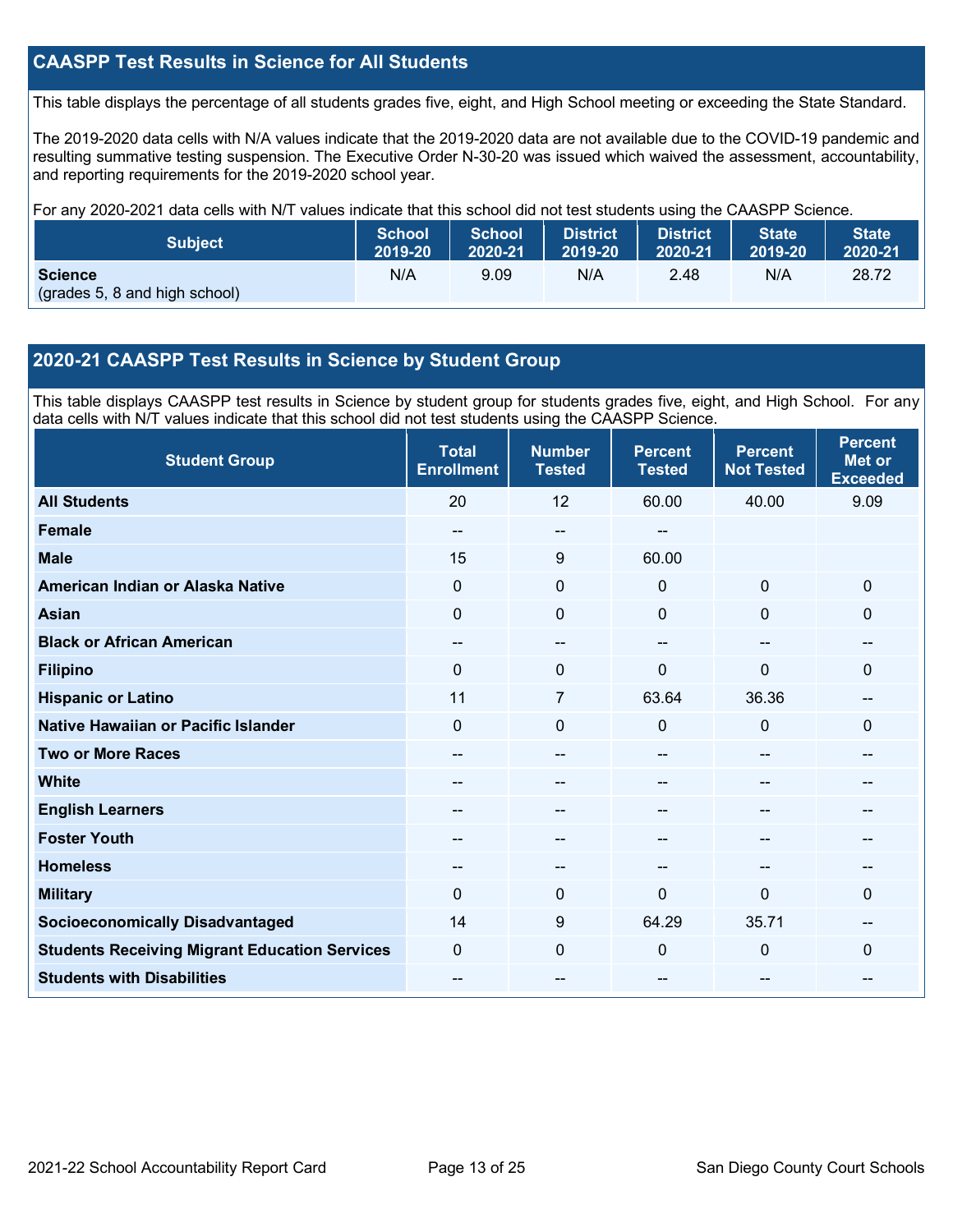### **2020-21 Career Technical Education Programs**

The SDCOE JCCS Career Technical Education department provides CTE classes and grant-funded career readiness opportunities for high school youth. In our Court Schools, students can select from CTE programming based on their supervised facility. At Urban Camp, students take a work readiness course and can select from CTE Culinary Arts or CTE Graphic Arts, with additional programming in CTE Fire Science at times. At GRF students are offered work readiness courses, and CTE Graphic Arts and Production. Students in EMJDF can participate in CTE Building and Construction and CTE Culinary Arts.

We will open the new Youth Transition Campus this coming spring, and students will also have fine woodworking courses and an expanded culinary arts program.

CTE teachers work in partnership with other departments to provide an aligned curriculum. The CTE program is evaluated by the number of students enrolled, the number of students completing courses, and industry credentials earned. This is measured through our yearly data gathering in CONAPP. JCCS CTE also offers the Workability I grant for interested students who qualify to receive grant-funded services including paid internships, work-based learning, mentoring, and supportive services.

The CTE Advisory Council is facilitated by the CTE Program Specialist and includes local industry partners from building and construction; horticulture; culinary arts; public service; entrepreneurship; graphic arts; information and communications technology; arts media entertainment; non-profits; the local workforce investment board; event management; and is always looking for additional partners. All CTE teachers and staff, participate in all Council meetings. These meetings have been on hold due to the impact of COVID-19, but are planned to begin again in spring 2022, with additional stakeholders in graphic design, green technology, and audio technology.

| 2020-21 Career Technical Education (CTE) Participation                                                                            |                                  |  |  |  |  |  |  |
|-----------------------------------------------------------------------------------------------------------------------------------|----------------------------------|--|--|--|--|--|--|
| <b>Measure</b>                                                                                                                    | <b>CTE Program Participation</b> |  |  |  |  |  |  |
| <b>Number of Pupils Participating in CTE</b>                                                                                      | 58                               |  |  |  |  |  |  |
| Percent of Pupils that Complete a CTE Program and Earn a High School Diploma                                                      |                                  |  |  |  |  |  |  |
| Percent of CTE Courses that are Sequenced or Articulated Between the School and<br><b>Institutions of Postsecondary Education</b> |                                  |  |  |  |  |  |  |

### **Course Enrollment/Completion**

This table displays the course enrollment/completion of University of California (UC) and/or California State University (CSU) admission requirements.

| <b>UC/CSU Course Measure</b>                                                | <b>Percent</b> |
|-----------------------------------------------------------------------------|----------------|
| 2020-2021 Pupils Enrolled in Courses Required for UC/CSU Admission          | 95.24          |
| 2019-2020 Graduates Who Completed All Courses Required for UC/CSU Admission | 2.08           |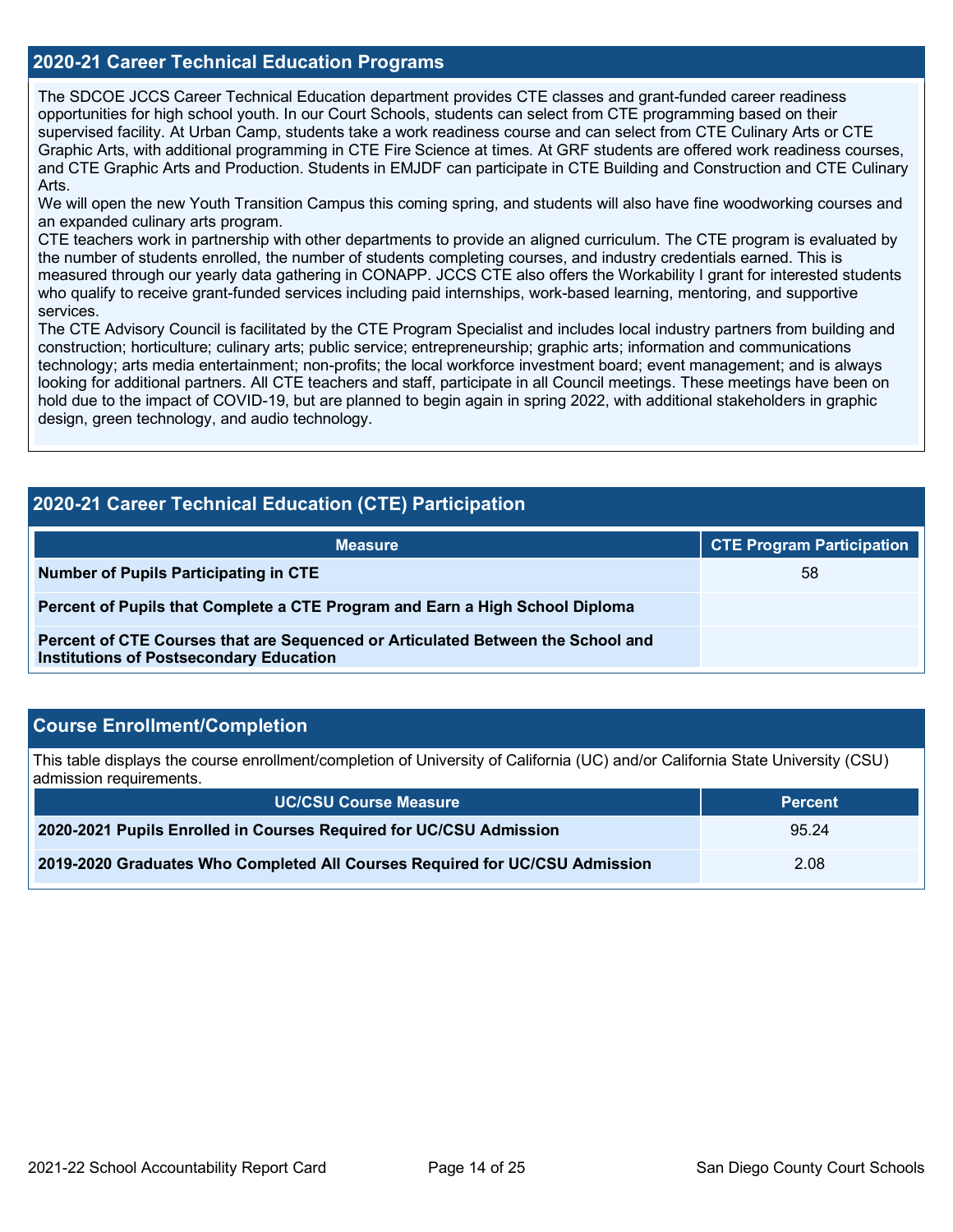## **B. Pupil Outcomes State Priority: Other Pupil Outcomes**

The SARC provides the following information relevant to the State priority: Other Pupil Outcomes (Priority 8): Pupil outcomes in the subject area of physical education.

## **2020-21 California Physical Fitness Test Results**

Due to the COVID-19 crisis, the Physical Fitness Test was suspended during the 2020-2021 school year and therefore no data are reported and each cell in this table is populated with "N/A."

| <b>Grade Level</b> | <b>Four of Six Fitness Standards</b> | Five of Six Fitness Standards   Six of Six Fitness Standards | Percentage of Students Meeting   Percentage of Students Meeting   Percentage of Students Meeting |
|--------------------|--------------------------------------|--------------------------------------------------------------|--------------------------------------------------------------------------------------------------|
| Grade 5            | N/A                                  | N/A                                                          | N/A                                                                                              |
| Grade 7            | N/A                                  | N/A                                                          | N/A                                                                                              |
| Grade 9            | N/A                                  | N/A                                                          | N/A                                                                                              |

## **C. Engagement State Priority: Parental Involvement**

The SARC provides the following information relevant to the State priority: Parental Involvement (Priority 3): Efforts the school district makes to seek parent input in making decisions regarding the school district and at each school site.

## **2021-22 Opportunities for Parental Involvement**

Our Student and Family Engagement (SAFE) team provides regular workshops related to student attendance, legal issues faced by students, parenting, and informational parent meetings. SAFE also connects families with community-based organizations to increase access to medical/dental treatment, housing, mental health, food pantries, transportation, childcare, and legal support to enhance the overall health and well-being of our students and families. Parents are strongly encouraged to participate as members of the School Site Council, English Learners' Advisory Committee, Local Control and Accountability Plan, and other focus groups. The school has jointly developed with parents a written parental involvement policy. This involvement policy specifies:

Policy involvement for parents

Joint accountability for student attendance

Shared responsibilities for high student academic achievement

Building capacity for involvement

**Accessibility** 

Parent workshops and participation in committee work have been facilitated via online platforms, with in-person meetings available, to ensure continuity of communication on educational resources and student progress, support available to families, and school/district planning.

Parent volunteer and involvement information: Stephanie Johnston-Austin stephj@sdcoe.net or 619-990-4853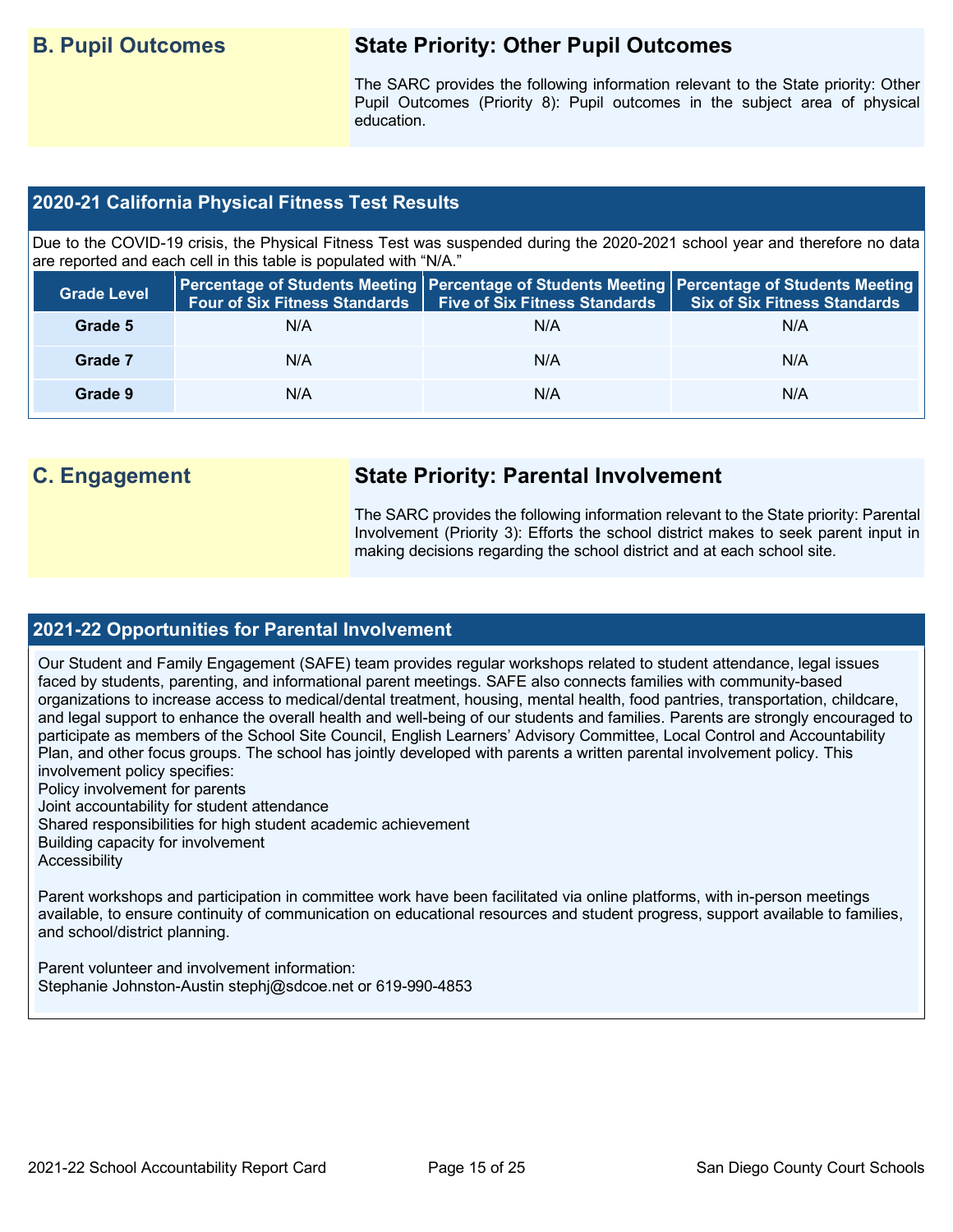## **C. Engagement State Priority: Pupil Engagement**

The SARC provides the following information relevant to the State priority: Pupil Engagement (Priority 5):

- High school dropout rates;
- High school graduation rates; and
- Chronic Absenteeism

## **Dropout Rate and Graduation Rate (Four-Year Cohort Rate)**

| <b>Indicator</b>       | 2018-19 | 2019-20 ∣ | $2020 - 21$ | School   School   School   District   District   District  <br>$\vert$ 2018-19 2019-20 $\vert$ |      | $\sqrt{2020-21}$ | <b>State</b><br>2018-19 | <b>State</b><br>2019-20 | <b>State</b><br>2020-21 |
|------------------------|---------|-----------|-------------|------------------------------------------------------------------------------------------------|------|------------------|-------------------------|-------------------------|-------------------------|
| <b>Dropout Rate</b>    | 67.8    | 77.1      | 45.3        | 41.7                                                                                           | 52.7 | 24.8             | 9.0                     | 8.9                     | 9.4                     |
| <b>Graduation Rate</b> | 18.2    | 22.1      | 22.7        | 35.8                                                                                           | 45.1 | 41.3             | 84.5                    | 84.2                    | 83.6                    |

## **2020-21 Graduation Rate by Student Group (Four-Year Cohort Rate)**

This table displays the 2020-21 graduation rate by student group. For information on the Four-Year Adjusted Cohort Graduation Rate (ACGR), visit the CDE Adjusted Cohort Graduation Rate web page at [www.cde.ca.gov/ds/ad/acgrinfo.asp.](http://www.cde.ca.gov/ds/ad/acgrinfo.asp)

| <b>Student Group</b>                                 | <b>Number of</b><br><b>Students in Cohort</b> | <b>Number of</b><br><b>Cohort Graduates</b> | <b>Cohort</b><br><b>Graduation Rate</b> |
|------------------------------------------------------|-----------------------------------------------|---------------------------------------------|-----------------------------------------|
| <b>All Students</b>                                  | 75                                            | 17                                          | 22.7                                    |
| Female                                               | 12                                            | 1                                           | 8.3                                     |
| <b>Male</b>                                          | 63                                            | 16                                          | 25.4                                    |
| American Indian or Alaska Native                     | $\overline{\phantom{a}}$                      | $\overline{\phantom{a}}$                    | --                                      |
| <b>Asian</b>                                         | $\sim$                                        | $\hspace{0.05cm}$ – $\hspace{0.05cm}$       | --                                      |
| <b>Black or African American</b>                     | 18                                            | 7                                           | 38.9                                    |
| <b>Filipino</b>                                      | $\hspace{0.05cm}$ – $\hspace{0.05cm}$         | $\hspace{0.05cm}$ – $\hspace{0.05cm}$       | $\qquad \qquad \blacksquare$            |
| <b>Hispanic or Latino</b>                            | 39                                            | $6\phantom{1}$                              | 15.4                                    |
| Native Hawaiian or Pacific Islander                  | 0                                             | $\mathbf 0$                                 | 0.00                                    |
| <b>Two or More Races</b>                             | $\overline{\phantom{a}}$                      | $\overline{\phantom{a}}$                    | $\qquad \qquad \blacksquare$            |
| <b>White</b>                                         | $-$                                           | $\hspace{0.05cm}$ – $\hspace{0.05cm}$       | --                                      |
| <b>English Learners</b>                              | 16                                            | $\mathbf{3}$                                | 18.8                                    |
| <b>Foster Youth</b>                                  | $\hspace{0.05cm}$ – $\hspace{0.05cm}$         | $\hspace{0.05cm}$ – $\hspace{0.05cm}$       | $\overline{\phantom{a}}$                |
| <b>Homeless</b>                                      | 14                                            | $\mathbf{3}$                                | 21.4                                    |
| <b>Socioeconomically Disadvantaged</b>               | 75                                            | 17                                          | 22.7                                    |
| <b>Students Receiving Migrant Education Services</b> | 0.0                                           | 0.0                                         | 0.0                                     |
| <b>Students with Disabilities</b>                    | 27                                            | 7                                           | 25.9                                    |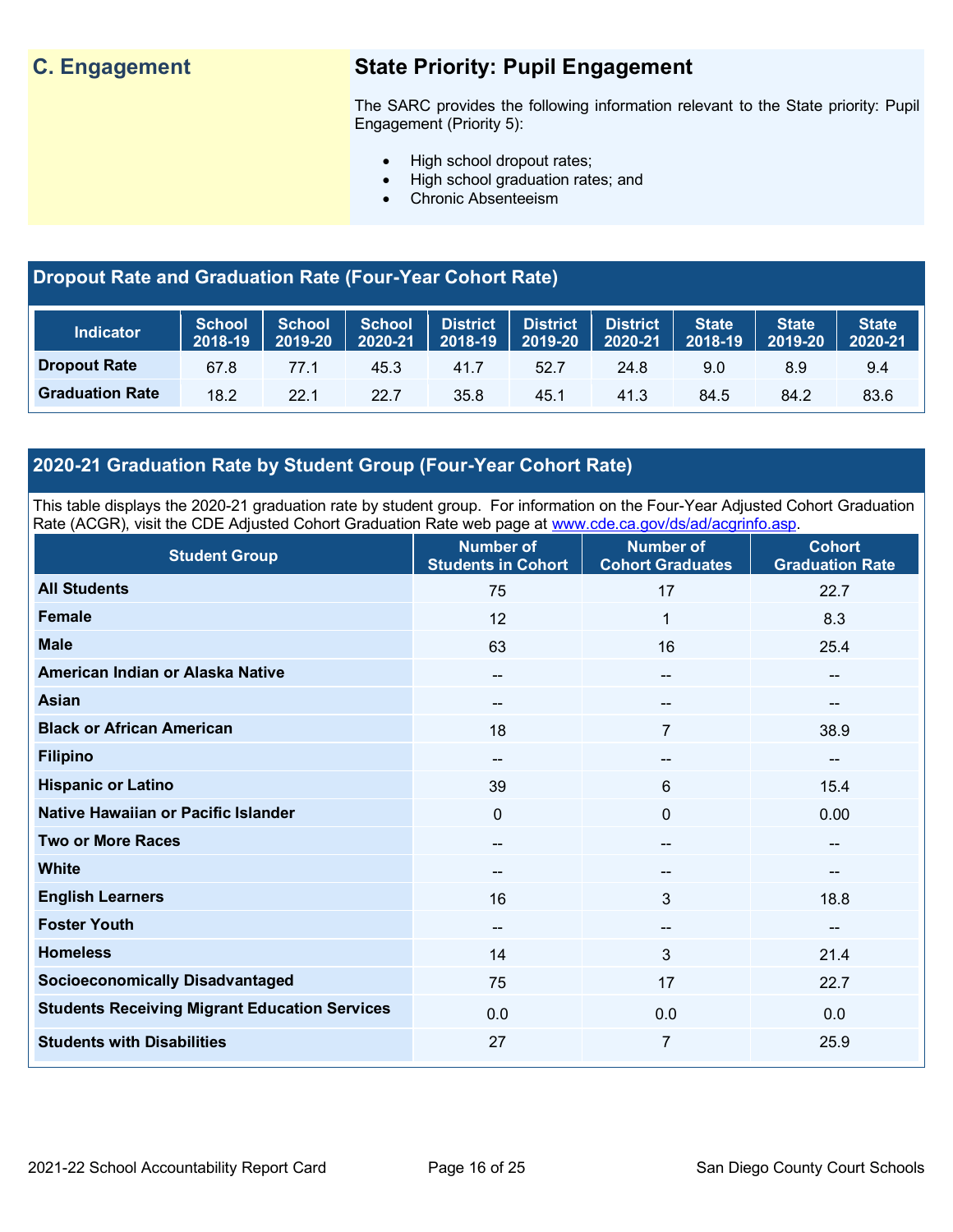## **2020-21 Chronic Absenteeism by Student Group**

| <b>Student Group</b>                                 | <b>Cumulative</b><br><b>Enrollment</b> | <b>Chronic</b><br><b>Absenteeism</b><br><b>Eligible Enrollment</b> | <b>Chronic</b><br><b>Absenteeism</b><br><b>Count</b> | <b>Chronic</b><br><b>Absenteeism</b><br><b>Rate</b> |
|------------------------------------------------------|----------------------------------------|--------------------------------------------------------------------|------------------------------------------------------|-----------------------------------------------------|
| <b>All Students</b>                                  | 639                                    | 360                                                                | 0                                                    | 0.0                                                 |
| <b>Female</b>                                        | 140                                    | 69                                                                 | $\Omega$                                             | 0.0                                                 |
| <b>Male</b>                                          | 499                                    | 291                                                                | $\mathbf{0}$                                         | 0.0                                                 |
| American Indian or Alaska Native                     | 10                                     | 10                                                                 | 0                                                    | 0.0                                                 |
| <b>Asian</b>                                         | 8                                      | 7                                                                  | 0                                                    | 0.0                                                 |
| <b>Black or African American</b>                     | 126                                    | 72                                                                 | $\mathbf{0}$                                         | 0.0                                                 |
| <b>Filipino</b>                                      | 3                                      | $\overline{2}$                                                     | $\mathbf 0$                                          | 0.0                                                 |
| <b>Hispanic or Latino</b>                            | 383                                    | 211                                                                | 0                                                    | 0.0                                                 |
| Native Hawaiian or Pacific Islander                  | 1                                      | $\Omega$                                                           | 0                                                    | 0.0                                                 |
| <b>Two or More Races</b>                             | 32                                     | 21                                                                 | 0                                                    | 0.0                                                 |
| <b>White</b>                                         | 71                                     | 36                                                                 | 0                                                    | 0.0                                                 |
| <b>English Learners</b>                              | 142                                    | 82                                                                 | $\Omega$                                             | 0.0                                                 |
| <b>Foster Youth</b>                                  | 130                                    | 80                                                                 | 0                                                    | 0.0                                                 |
| <b>Homeless</b>                                      | 1                                      | 1                                                                  | 0                                                    | 0.0                                                 |
| <b>Socioeconomically Disadvantaged</b>               | 639                                    | 360                                                                | 0                                                    | 0.0                                                 |
| <b>Students Receiving Migrant Education Services</b> | 1                                      | 1                                                                  | 0                                                    | 0.0                                                 |
| <b>Students with Disabilities</b>                    | 223                                    | 145                                                                | $\Omega$                                             | 0.0                                                 |

## **C. Engagement State Priority: School Climate**

The SARC provides the following information relevant to the State priority: School Climate (Priority 6):

- Pupil suspension rates;
- Pupil expulsion rates; and
- Other local measures on the sense of safety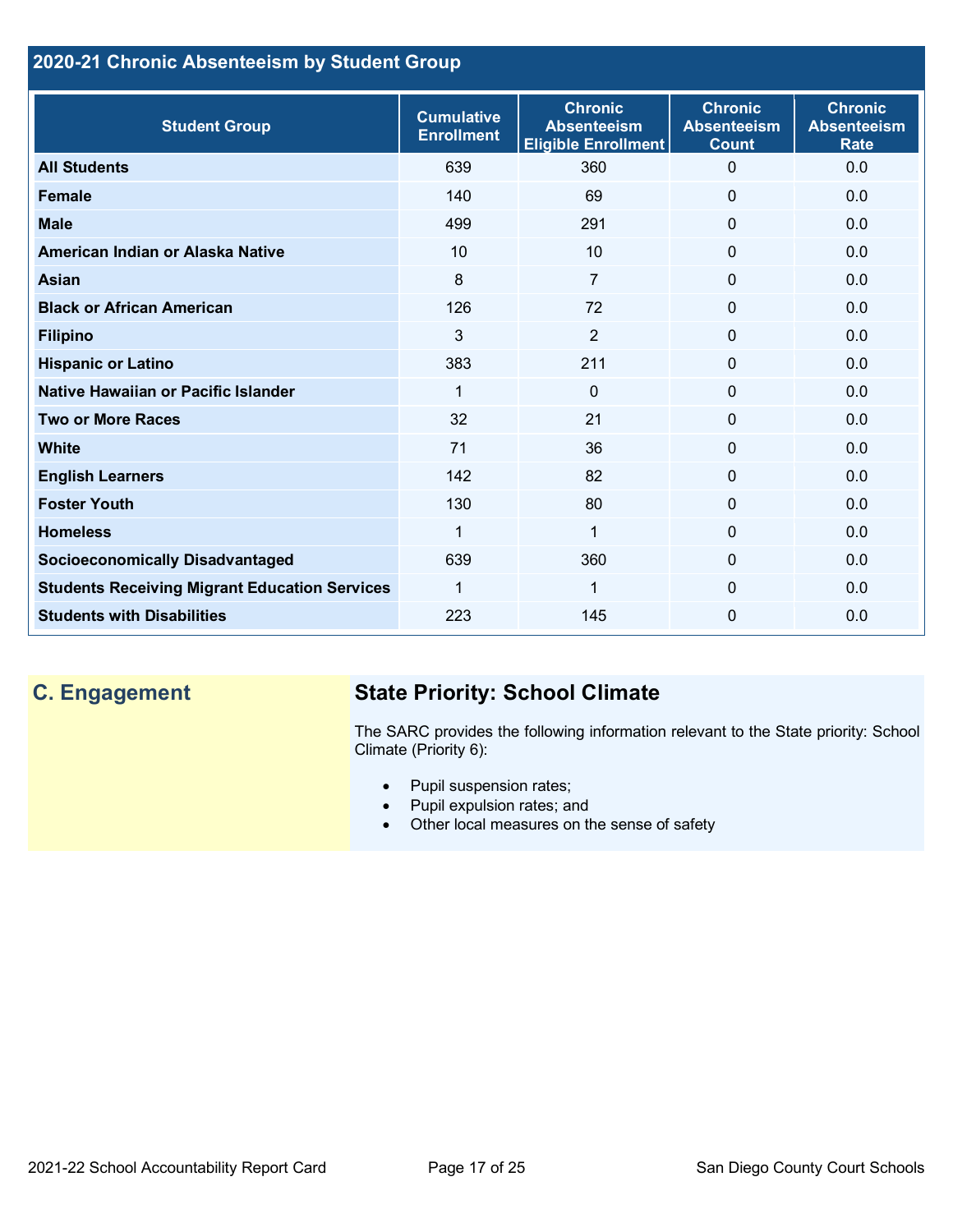## **Suspensions and Expulsions**

This table displays suspensions and expulsions data collected between July through June, each full school year respectively. Data collected during the 2020-21 school year may not be comparable to earlier years of this collection due to differences in learning mode instruction in response to the COVID-19 pandemic.

| <b>Subject</b>     | <b>School</b><br>$2018 - 19$ | <b>School</b><br>2020-21 | <b>District</b><br>2018-19 | <b>District</b><br>2020-21 | <b>State</b><br>2018-19 | <b>State</b><br>2020-21 |
|--------------------|------------------------------|--------------------------|----------------------------|----------------------------|-------------------------|-------------------------|
| <b>Suspensions</b> | 3.98                         | 0.00                     | 3.70                       | 0.14                       | 3.47                    | 0.20                    |
| <b>Expulsions</b>  | 0.00                         | 0.00                     | 0.00                       | 0.00                       | 0.08                    | 0.00                    |

This table displays suspensions and expulsions data collected between July through February, partial school year due to the COVID-19 pandemic. The 2019-2020 suspensions and expulsions rate data are not comparable to other year data because the 2019-2020 school year is a partial school year due to the COVID-19 crisis. As such, it would be inappropriate to make any comparisons in rates of suspensions and expulsions in the 2019-2020 school year compared to other school years.

| <b>Subject</b>     | <b>School</b><br>2019-20 | <b>District</b><br>2019-20 | <b>State</b><br>2019-20 |
|--------------------|--------------------------|----------------------------|-------------------------|
| <b>Suspensions</b> | 0.00                     | 1 71                       | 2.45                    |
| <b>Expulsions</b>  | 0.00                     | 0.00                       | 0.05                    |

## **2020-21 Suspensions and Expulsions by Student Group**

| <b>Student Group</b>                                 | <b>Suspensions Rate</b> | <b>Expulsions Rate</b> |
|------------------------------------------------------|-------------------------|------------------------|
| <b>All Students</b>                                  | 0.00                    | 0.00                   |
| <b>Female</b>                                        | 0.00                    | 0.00                   |
| <b>Male</b>                                          | 0.00                    | 0.00                   |
| American Indian or Alaska Native                     | 0.00                    | 0.00                   |
| <b>Asian</b>                                         | 0.00                    | 0.00                   |
| <b>Black or African American</b>                     | 0.00                    | 0.00                   |
| <b>Filipino</b>                                      | 0.00                    | 0.00                   |
| <b>Hispanic or Latino</b>                            | 0.00                    | 0.00                   |
| Native Hawaiian or Pacific Islander                  | 0.00                    | 0.00                   |
| <b>Two or More Races</b>                             | 0.00                    | 0.00                   |
| <b>White</b>                                         | 0.00                    | 0.00                   |
| <b>English Learners</b>                              | 0.00                    | 0.00                   |
| <b>Foster Youth</b>                                  | 0.00                    | 0.00                   |
| <b>Homeless</b>                                      | 0.00                    | 0.00                   |
| <b>Socioeconomically Disadvantaged</b>               |                         |                        |
| <b>Students Receiving Migrant Education Services</b> | 0.00                    | 0.00                   |
| <b>Students with Disabilities</b>                    |                         |                        |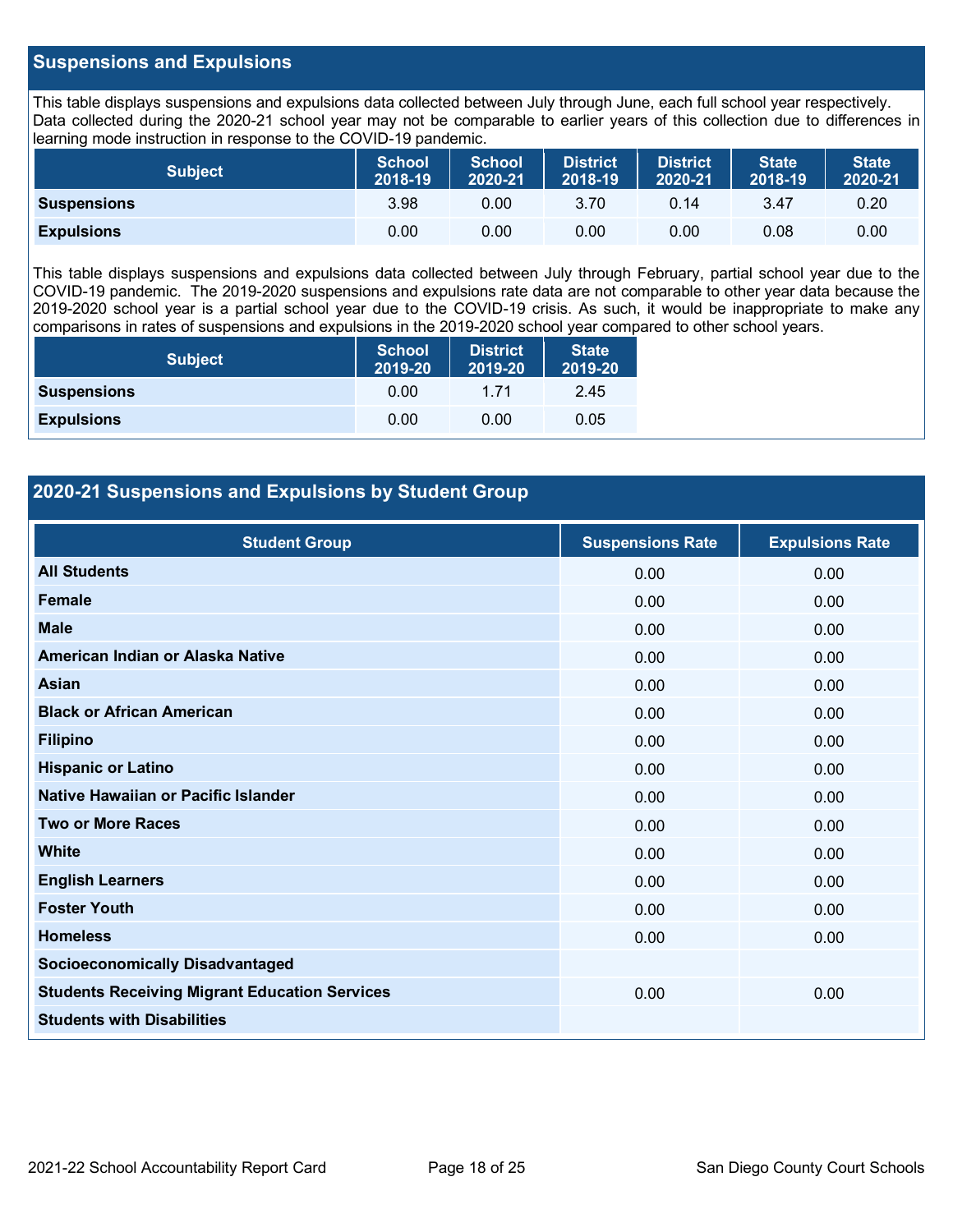## **2021-22 School Safety Plan**

The Comprehensive School Safety Plan was reviewed, updated, and approved by school staff, stakeholders, and parents in December 2022 and will be approved by the San Diego County Board of Education Board in February 2022. The plan includes school environment; Emergency Operations Plans; child abuse reporting procedures; suspension and expulsion procedures; procedures to notify teachers of dangerous pupils; discrimination and harassment policy; safe ingress and egress; schoolwide dress code; and rules and procedures on school discipline. The Comprehensive School Safety Plan is a public document and is available for review in the school offices and in  $SDCOE$ 's JCCS office.

## **2018-19 Secondary Average Class Size and Class Size Distribution**

This table displays the 2018-19 average class size and class size distribution. The columns titled "Number of Classes" indicates how many classes fall into each size category (a range of total students per classroom). At the secondary school level, this information is reported by subject area rather than grade level.

| <b>Subject</b>               | <b>Average</b><br><b>Class</b><br><b>Size</b> | <b>1-22 Students</b> | Number of Classes with   Number of Classes with   Number of Classes with<br>23-32 Students | 33+ Students |
|------------------------------|-----------------------------------------------|----------------------|--------------------------------------------------------------------------------------------|--------------|
| <b>English Language Arts</b> | 16                                            | 27                   |                                                                                            | 6            |
| <b>Mathematics</b>           | 19                                            | 16                   |                                                                                            | 4            |
| <b>Science</b>               |                                               | 18                   |                                                                                            | 4            |
| <b>Social Science</b>        | 16                                            | 29                   |                                                                                            | 6            |

## **2019-20 Secondary Average Class Size and Class Size Distribution**

This table displays the 2019-20 average class size and class size distribution. The columns titled "Number of Classes" indicates how many classes fall into each size category (a range of total students per classroom). At the secondary school level, this information is reported by subject area rather than grade level.

| <b>Subject</b>               | Average<br><b>Class</b><br><b>Size</b> | <b>1-22 Students</b> | Number of Classes with   Number of Classes with  <br>23-32 Students | <b>Number of Classes with</b><br>33+ Students |
|------------------------------|----------------------------------------|----------------------|---------------------------------------------------------------------|-----------------------------------------------|
| <b>English Language Arts</b> | 4                                      | 101                  |                                                                     |                                               |
| <b>Mathematics</b>           | 4                                      | 65                   |                                                                     |                                               |
| <b>Science</b>               | 5                                      | 58                   |                                                                     |                                               |
| <b>Social Science</b>        | 5                                      | 95                   |                                                                     |                                               |

### **2020-21 Secondary Average Class Size and Class Size Distribution**

This table displays the 2020-21 average class size and class size distribution. The columns titled "Number of Classes" indicates how many classes fall into each size category (a range of total students per classroom). At the secondary school level, this information is reported by subject area rather than grade level.

| <b>Subject</b>               | <b>Average</b><br><b>Class</b><br><b>Size</b> | <b>1-22 Students</b> | Number of Classes with   Number of Classes with  <br>23-32 Students | <b>Number of Classes with</b><br>33+ Students |
|------------------------------|-----------------------------------------------|----------------------|---------------------------------------------------------------------|-----------------------------------------------|
| <b>English Language Arts</b> | 3                                             | 78                   |                                                                     |                                               |
| <b>Mathematics</b>           | 4                                             | 61                   |                                                                     |                                               |
| <b>Science</b>               | 4                                             | 52                   |                                                                     |                                               |
| <b>Social Science</b>        | 3                                             | 79                   |                                                                     |                                               |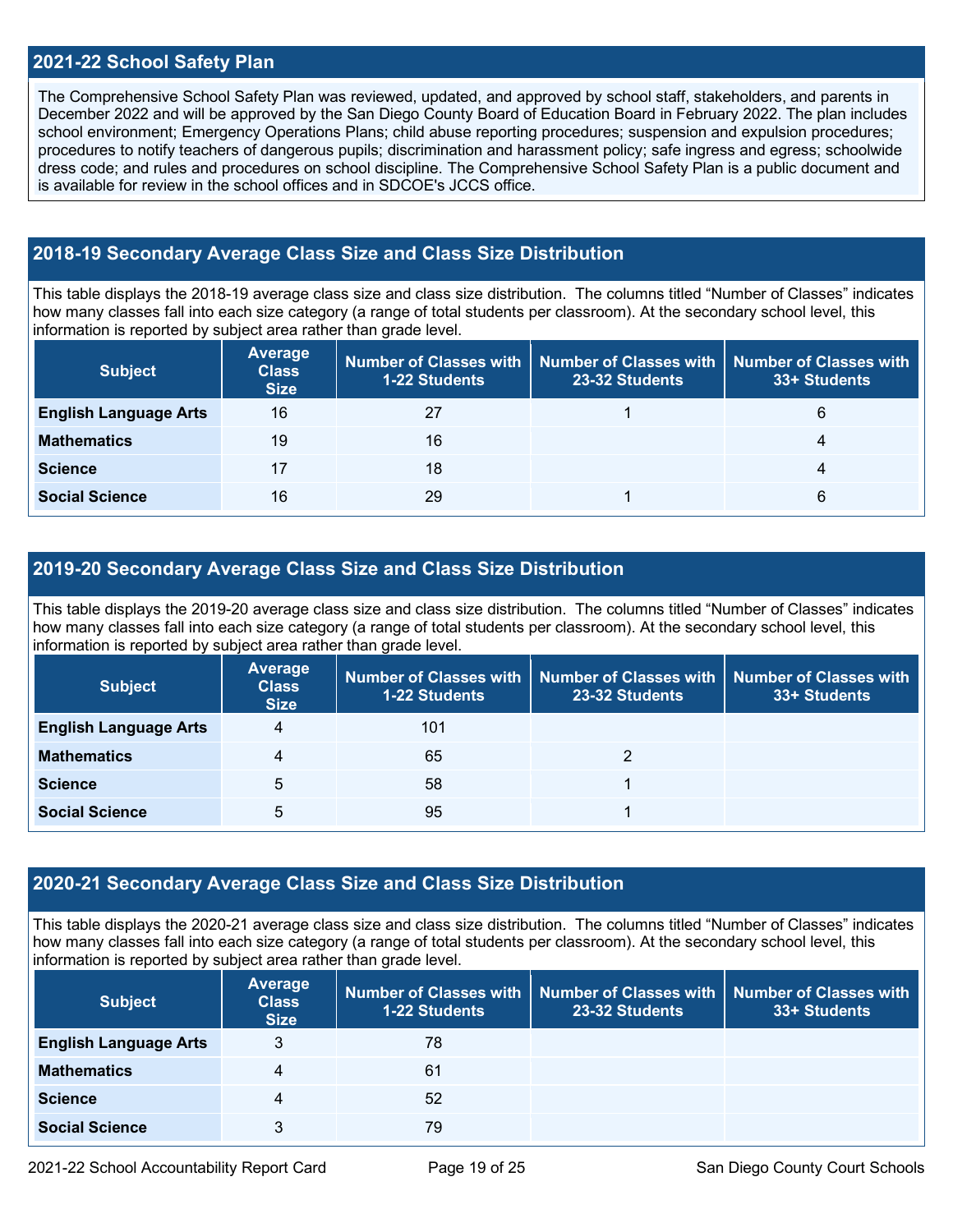## **2020-21 Ratio of Pupils to Academic Counselor**

This table displays the ratio of pupils to Academic Counselor. One full time equivalent (FTE) equals one staff member working full time; one FTE could also represent two staff members who each work 50 percent of full time.

| <b>Title</b>                        | <b>Ratio</b> |
|-------------------------------------|--------------|
| <b>Pupils to Academic Counselor</b> | 39           |

## **2020-21 Student Support Services Staff**

This table displays the number of FTE support staff assigned to this school. One full time equivalent (FTE) equals one staff member working full time; one FTE could also represent two staff members who each work 50 percent of full time.

| <b>Title</b>                                                         | <b>Number of FTE Assigned to School</b> |
|----------------------------------------------------------------------|-----------------------------------------|
| <b>Counselor (Academic, Social/Behavioral or Career Development)</b> | 4                                       |
| Library Media Teacher (Librarian)                                    | $\Omega$                                |
| <b>Library Media Services Staff (Paraprofessional)</b>               | 0                                       |
| <b>Psychologist</b>                                                  | $\Omega$                                |
| <b>Social Worker</b>                                                 | $\Omega$                                |
| <b>Speech/Language/Hearing Specialist</b>                            | $\Omega$                                |
| <b>Resource Specialist (non-teaching)</b>                            | 0                                       |

## **2019-20 Expenditures Per Pupil and School Site Teacher Salaries**

This table displays the 2019-20 expenditures per pupil and average teach salary for this school. Cells with N/A values do not require data.

| Level                                                | <b>Total</b><br><b>Expenditures</b><br><b>Per Pupil</b> | <b>Expenditures</b><br><b>Per Pupil</b><br>(Restricted) | <b>Expenditures</b><br><b>Per Pupil</b><br>(Unrestricted) | <b>Average</b><br><b>Teacher</b><br><b>Salary</b> |
|------------------------------------------------------|---------------------------------------------------------|---------------------------------------------------------|-----------------------------------------------------------|---------------------------------------------------|
| <b>School Site</b>                                   | \$19,883                                                | \$2,797                                                 | \$17,087                                                  | \$115,729                                         |
| <b>District</b>                                      | N/A                                                     | N/A                                                     | \$16,234                                                  |                                                   |
| <b>Percent Difference - School Site and District</b> | N/A                                                     | N/A                                                     | 5.1                                                       | $-1.3$                                            |
| <b>State</b>                                         |                                                         |                                                         | \$8,444                                                   |                                                   |
| <b>Percent Difference - School Site and State</b>    | N/A                                                     | N/A                                                     | 67.7                                                      | 31.2                                              |

## **2020-21 Types of Services Funded**

County Office of Education schools are not required to display this data. (Education Code Section 41409.3).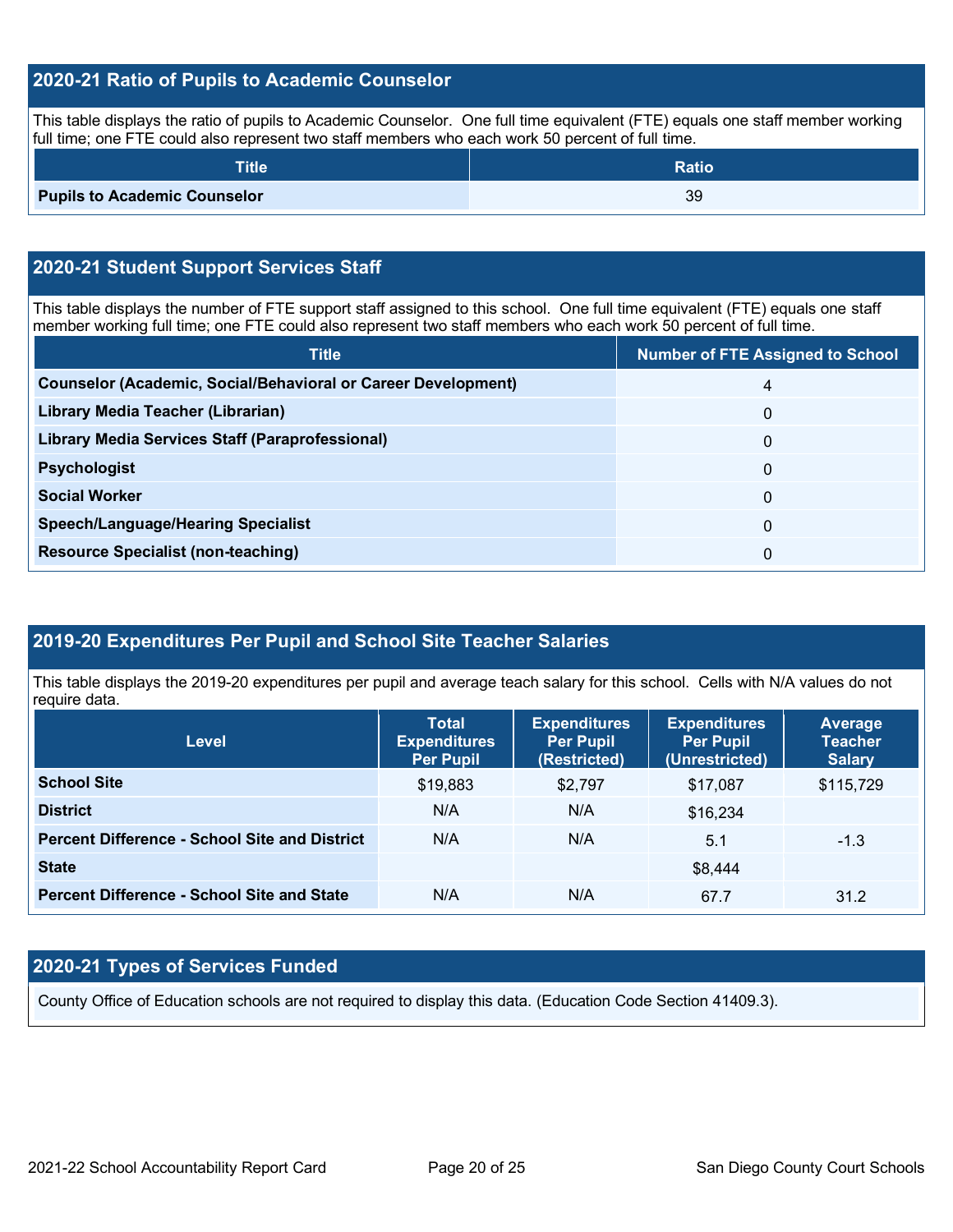## **2019-20 Teacher and Administrative Salaries**

This table displays the 2019-20 Teacher and Administrative salaries. For detailed information on salaries, see the CDE Certification Salaries & Benefits web page at [http://www.cde.ca.gov/ds/fd/cs/.](http://www.cde.ca.gov/ds/fd/cs/)

| Category                                             | <b>District</b><br><b>Amount</b> | <b>State Average</b><br>for Districts<br>in Same Category |
|------------------------------------------------------|----------------------------------|-----------------------------------------------------------|
| <b>Beginning Teacher Salary</b>                      |                                  |                                                           |
| <b>Mid-Range Teacher Salary</b>                      |                                  |                                                           |
| <b>Highest Teacher Salary</b>                        |                                  |                                                           |
| <b>Average Principal Salary (Elementary)</b>         |                                  |                                                           |
| <b>Average Principal Salary (Middle)</b>             |                                  |                                                           |
| <b>Average Principal Salary (High)</b>               |                                  |                                                           |
| <b>Superintendent Salary</b>                         |                                  |                                                           |
| <b>Percent of Budget for Teacher Salaries</b>        |                                  |                                                           |
| <b>Percent of Budget for Administrative Salaries</b> |                                  |                                                           |

## **2020-21 Advanced Placement (AP) Courses**

This table displays the percent of student in AP courses at this school.

## **Percent of Students in AP Courses**

This table displays the number of AP courses offered at this school where there are student course enrollments of at least one student.

| <b>Subject</b>                  | <b>Number of AP Courses Offered</b> |
|---------------------------------|-------------------------------------|
| <b>Computer Science</b>         | 0                                   |
| <b>English</b>                  | 0                                   |
| <b>Fine and Performing Arts</b> | 0                                   |
| <b>Foreign Language</b>         | 0                                   |
| <b>Mathematics</b>              | 0                                   |
| <b>Science</b>                  | 0                                   |
| <b>Social Science</b>           | 0                                   |
| <b>Total AP Courses Offered</b> | 0                                   |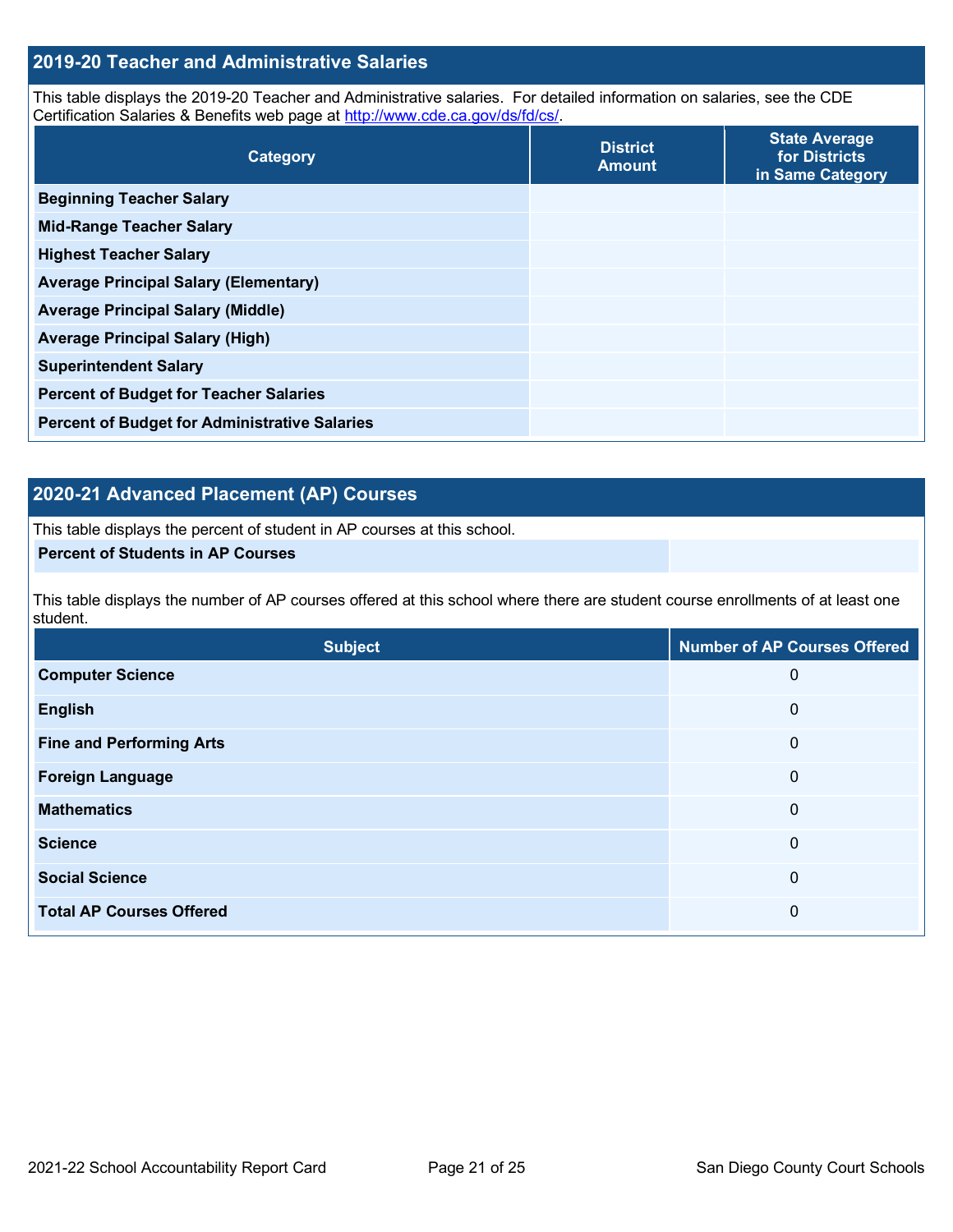### **Professional Development**

During the 2020-21 school year, SOAR Academy teachers, support staff, and administrators continued to take part in a variety of professional learning to ensure every student is prepared for college, career, and community success. In addition to our content work, new training (supported by our Innovations Department) was geared to ensuring the most effective means for online learning (due to the Distant Learning from the COVID 19 shutdown). Based on student achievement data, a strong emphasis continues to be placed on content-area knowledge and pedagogical skills to improve student outcomes in English language arts (ELA) and mathematics. In addition, we have begun an even greater focus on training faculty and staff for more integrated English Language Development (ELD) in both ELA and other content areas (Science & History especially). This included ongoing specialized training on the ELD Standards for all ELD Assistants, Special Education Assistants, and Administration as well as continued practice in using the Teaching-Learning Cycle to ensure the greatest impact for English Learners. The ongoing teaching of the units of study in ELA, the online Study Sync curriculum, and the Expository Reading and Writing Curriculum (ERWC) continued to round out our professional learning and instruction in ELA. We are also continuing reading intervention support for students by training teachers to work inside of classes and individually with students in need. This support was broadened in 2020-21 to assist all content teachers as well. Teachers and staff continue to receive annual training on meeting the needs of our students with disabilities in the most effective methods and with any needed accommodations.

The 2020-21 school year was also full of powerful content learning through our Division Curriculum Committees (DCC) and selections of our new curricula in Science and History in addition to the implementation of our adopted curricula in mathematics (Savvas) and Math Vision Project (open source) for middle and high school Integrated Math. All JCCS Math teachers participated in 12 professional learning offerings throughout the year to ensure understanding and best practices in teaching the newly adopted curricula. The Science DCC hosted 8 professional learning events and chose Discovery education (online and text); they also assisted teachers in their initial planning of the curriculum implementation. The Science teachers will pilot the Discovery Ed curriculum in the 2021-22 school year. Teachers were also trained in a distant learning adaptation of the California Healthy Youth Act for all students entitled "Rights, Respect, and Responsibilities". In addition, our History/Social Studies DCC worked with History teachers to investigate the standards to choose a culturally appropriate curriculum for US and World History; McGraw-Hill was their choice, and it will be piloted 2021-22 school year. This DCC will continue their learning and chose an Economics and Government/Civics book to support our mission and our support of the Seal of Civic Engagement for all students in the 2021-22 year. Finally, we are excited to select the Ethnic Studies DCC to support the course recently adopted by the state of California. This will come with extensive professional learning as well.

All JCCS employees continue to reinforce restorative practices training to develop common language, philosophies, and practices to support students and families and to increase positive school culture while working to decrease exclusionary practices. To this end, all employees were required to attend a four-part Equity Series, hosted by our Equity department, to explore the areas of implicit bias, equity, social justice, and systemic oppression. Our District Equity Leadership Team (DELT) continued to create and implement support for students' academic and behavioral needs. For behavioral support, SOAR Academy faculty and staff participated in Positive Behavior Intervention and Support (PBIS) training for the second/third year of a five-year implementation. All teachers have access to one-on-one and small group coaching with our cadre of instructional coaches to work on self-identified areas for instructional support. Additionally, all SOAR Academy teachers and staff receive monthly professional learning including both academic content and our work in positive school culture (MTSS/PBIS/RP). Some trainings anticipated were revised for online learning and new training to teach distance learning in an effective manner were continued. This included powerful opportunities to learn and grow in Social-Emotional Learning. In the midst of the COVID -19 shutdown, the need for this learning and processes to support was more evident than ever. Finally, since July 2004, JCCS has participated in the South County Induction Consortium, formally known as Beginning Teacher Support and Assessment, to support newly credentialed teachers.

This table displays the number of school days dedicated to staff development and continuous improvement.

| <b>Subject</b>                                                                  |  |                  |     |
|---------------------------------------------------------------------------------|--|------------------|-----|
| Number of school days dedicated to Staff Development and Continuous Improvement |  | 130 <sub>°</sub> | 130 |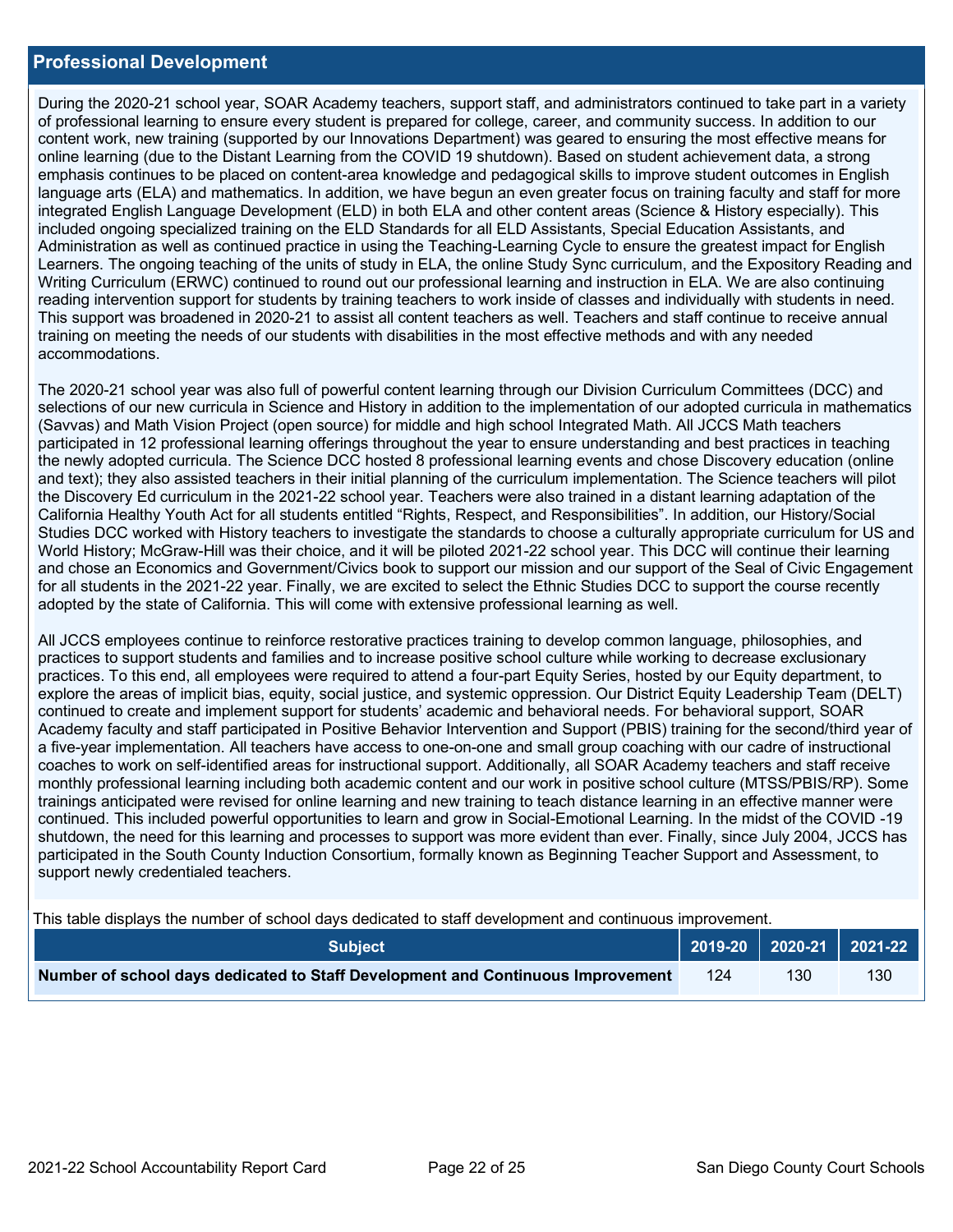# **San Diego County Office of Education 2020-21 Local Accountability Report Card (LARC) Addendum**

## **Local Accountability Report Card (LARC) Addendum**

**2020-21 Local Accountability Report Card (LARC) Addendum Overview**



On July 14, 2021, the California State Board of Education (SBE) determined that the California Department of Education (CDE) will use the SARC as the mechanism to conduct a one-time data collection of the LEA-level aggregate test results of all school's local assessments administered during the 2020–2021 school year in order to meet the federal Every Students Succeeds Act (ESSA) reporting requirement for the Local Educational Agency Accountability Report Cards (LARCs).

Each local educational agency (LEA) is responsible for preparing and posting their annual LARC in accordance with the federal ESSA. As a courtesy, the CDE prepares and posts the LARCs on behalf of all LEAs.

Only for the 2020–2021 school year and the 2020–2021 LARCs, LEAs are required to report their aggregate local assessments test results at the LEA-level to the CDE by populating the tables below via the SARC. These data will be used to meet the LEAs' federal requirement for their LARCs. Note that it is the responsibility of the school and LEA to ensure that all student privacy and suppression rules are in place when reporting data in Tables 3 and 4 in the Addendum, as applicable.

The tables below are not part of the SBE approved 2020–2021 SARC template but rather are the mechanism by which these required data will be collected from LEAs.

For purposes of the LARC and the following tables, an LEA is defined as a school district, a county office of education, or a direct funded charter school.

| 2021-22 District Contact Information |                                      |  |  |
|--------------------------------------|--------------------------------------|--|--|
| <b>District Name</b>                 | San Diego County Office of Education |  |  |
| <b>Phone Number</b>                  | 858-292-3500                         |  |  |
| Superintendent                       | Dr. Paul Gothold                     |  |  |
| <b>Email Address</b>                 | superintendent@sdcoe.net             |  |  |
| <b>District Website Address</b>      | www.sdcoe.net                        |  |  |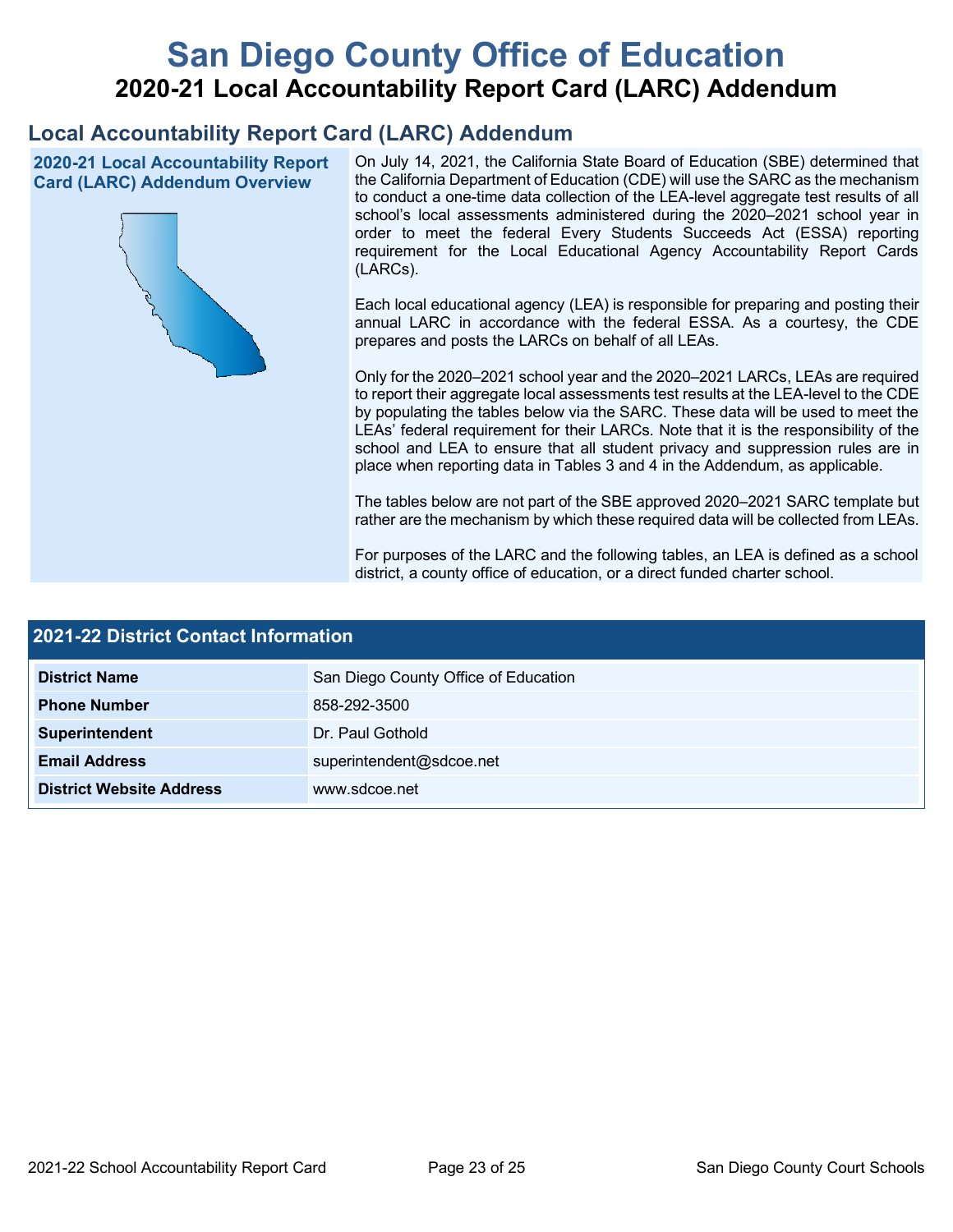## **2020-21 CAASPP Test Results in ELA by Student Group**

This table displays CAASPP test results in ELA by student group for students grades three through eight and grade eleven taking and completing a state-administered assessment. The CDE will populate this table for schools in cases where the school administered the CAASPP assessment. In cases where the school administered a local assessment instead of CAASPP, the CDE will populate this table with "NT" values, meaning this school did not test students using the CAASPP. See the local assessment(s) table for more information.

| <b>CAASPP</b><br><b>Student Groups</b>               | <b>CAASPP</b><br><b>Total</b><br><b>Enrollment</b> | <b>CAASPP</b><br><b>Number</b><br><b>Tested</b> | <b>CAASPP</b><br><b>Percent</b><br><b>Tested</b> | <b>CAASPP</b><br><b>Percent</b><br><b>Not Tested</b> | <b>CAASPP</b><br><b>Percent</b><br><b>Met or</b><br><b>Exceeded</b> |
|------------------------------------------------------|----------------------------------------------------|-------------------------------------------------|--------------------------------------------------|------------------------------------------------------|---------------------------------------------------------------------|
| <b>All Students</b>                                  | 423                                                | 222                                             | 52.48                                            | 47.52                                                | 12.44                                                               |
| <b>Female</b>                                        | 169                                                | 83                                              | 49.11                                            | 50.89                                                | 17.28                                                               |
| <b>Male</b>                                          | 254                                                | 139                                             | 54.72                                            | 45.28                                                | 9.56                                                                |
| American Indian or Alaska Native                     | $\overline{\phantom{a}}$                           | $\overline{\phantom{a}}$                        | --                                               | $\overline{\phantom{a}}$                             | --                                                                  |
| <b>Asian</b>                                         | 12                                                 | 9                                               | 75.00                                            | 25.00                                                |                                                                     |
| <b>Black or African American</b>                     | 43                                                 | 27                                              | 62.79                                            | 37.21                                                | 11.11                                                               |
| <b>Filipino</b>                                      |                                                    | $\overline{\phantom{m}}$                        |                                                  | $\mathbf{u}$                                         |                                                                     |
| <b>Hispanic or Latino</b>                            | 304                                                | 159                                             | 52.30                                            | 47.70                                                | 12.26                                                               |
| <b>Native Hawaiian or Pacific Islander</b>           | $\overline{\phantom{a}}$                           | $\overline{\phantom{a}}$                        | $\qquad \qquad \blacksquare$                     | $\overline{\phantom{a}}$                             | --                                                                  |
| <b>Two or More Races</b>                             | 17                                                 | 10                                              | 58.82                                            | 41.18                                                | --                                                                  |
| <b>White</b>                                         | 40                                                 | 12                                              | 30.00                                            | 70.00                                                | 9.09                                                                |
| <b>English Learners</b>                              | 142                                                | 76                                              | 53.52                                            | 46.48                                                | 5.33                                                                |
| <b>Foster Youth</b>                                  | 35                                                 | 18                                              | 51.43                                            | 48.57                                                | 5.56                                                                |
| <b>Homeless</b>                                      | 340                                                | 238                                             | 70.00                                            | 30.00                                                | 15.65                                                               |
| <b>Military</b>                                      | $\mathbf{0}$                                       | $\mathbf 0$                                     | $\mathbf 0$                                      | $\mathbf 0$                                          | 0                                                                   |
| <b>Socioeconomically Disadvantaged</b>               | 312                                                | 177                                             | 56.73                                            | 43.27                                                | 14.53                                                               |
| <b>Students Receiving Migrant Education Services</b> |                                                    | --                                              |                                                  |                                                      |                                                                     |
| <b>Students with Disabilities</b>                    | 133                                                | 51                                              | 38.35                                            | 61.65                                                | 2.00                                                                |